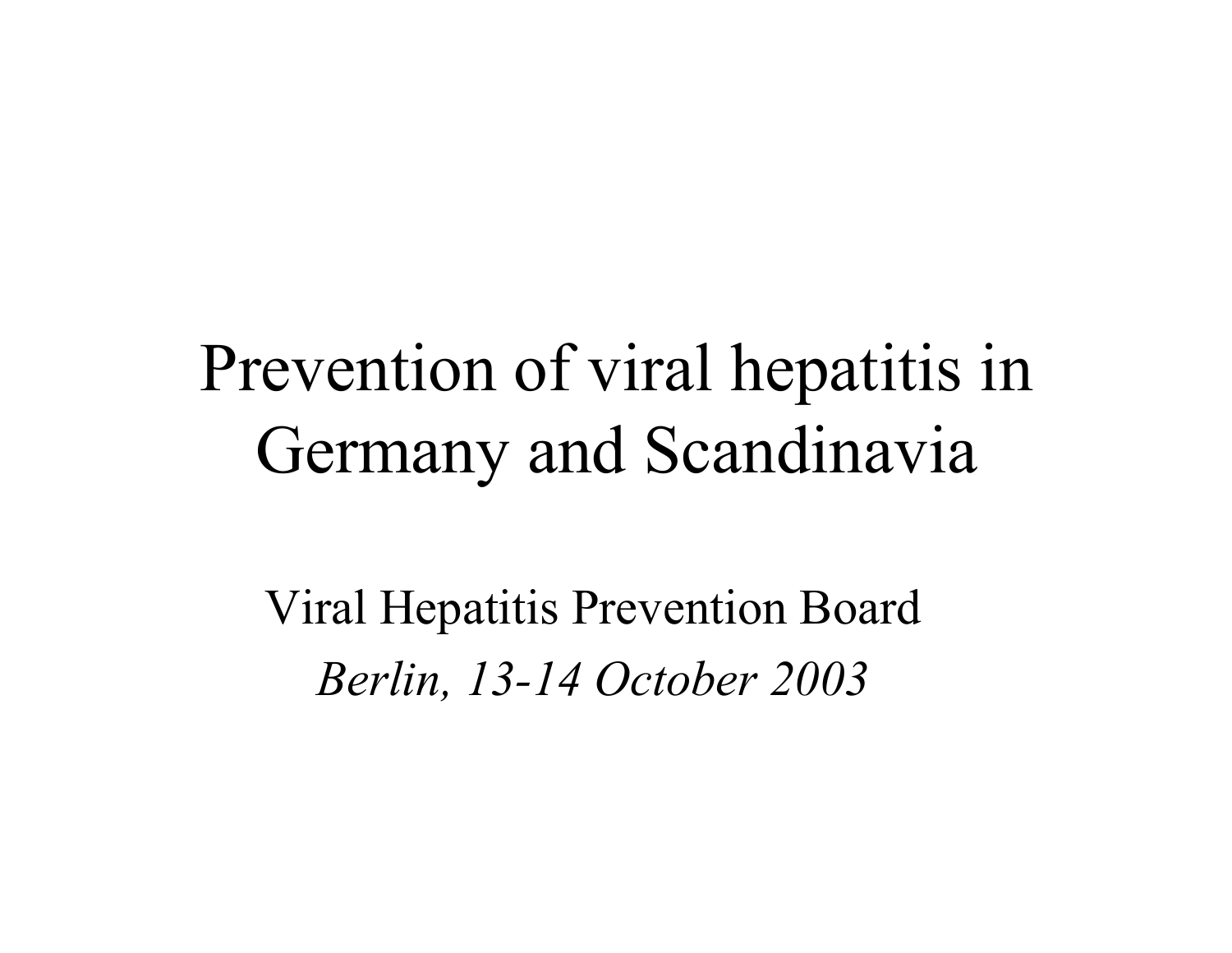### Aims and objectives

- Epidemiological update
- Review of surveillance systems for infectious diseases and monitoring of adverse events after hepatitis vaccination
- Evaluation of prevention and control
- Lessons learnt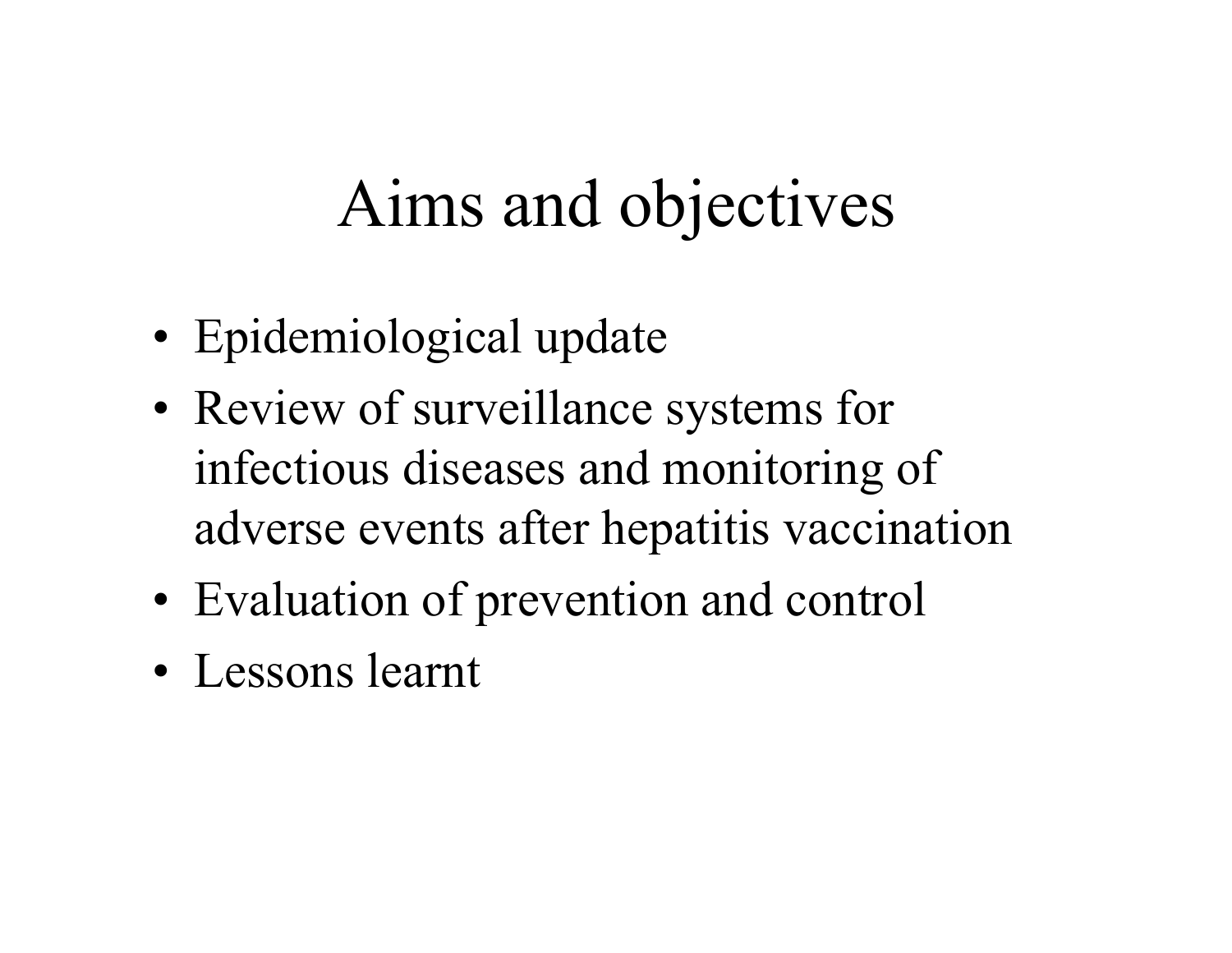## Contrasts within and between Nordic countries

- Medical professionals politicians (policy)
- National policies immunization and vaccination (Norway vs Sweden)
- Social approaches (liberal to restrictive)
- Regional variations (Nordic countries/European Union)
- Costs: Selective policy vs universal vaccination programme
- Former low prevalences, now no longer lowest rates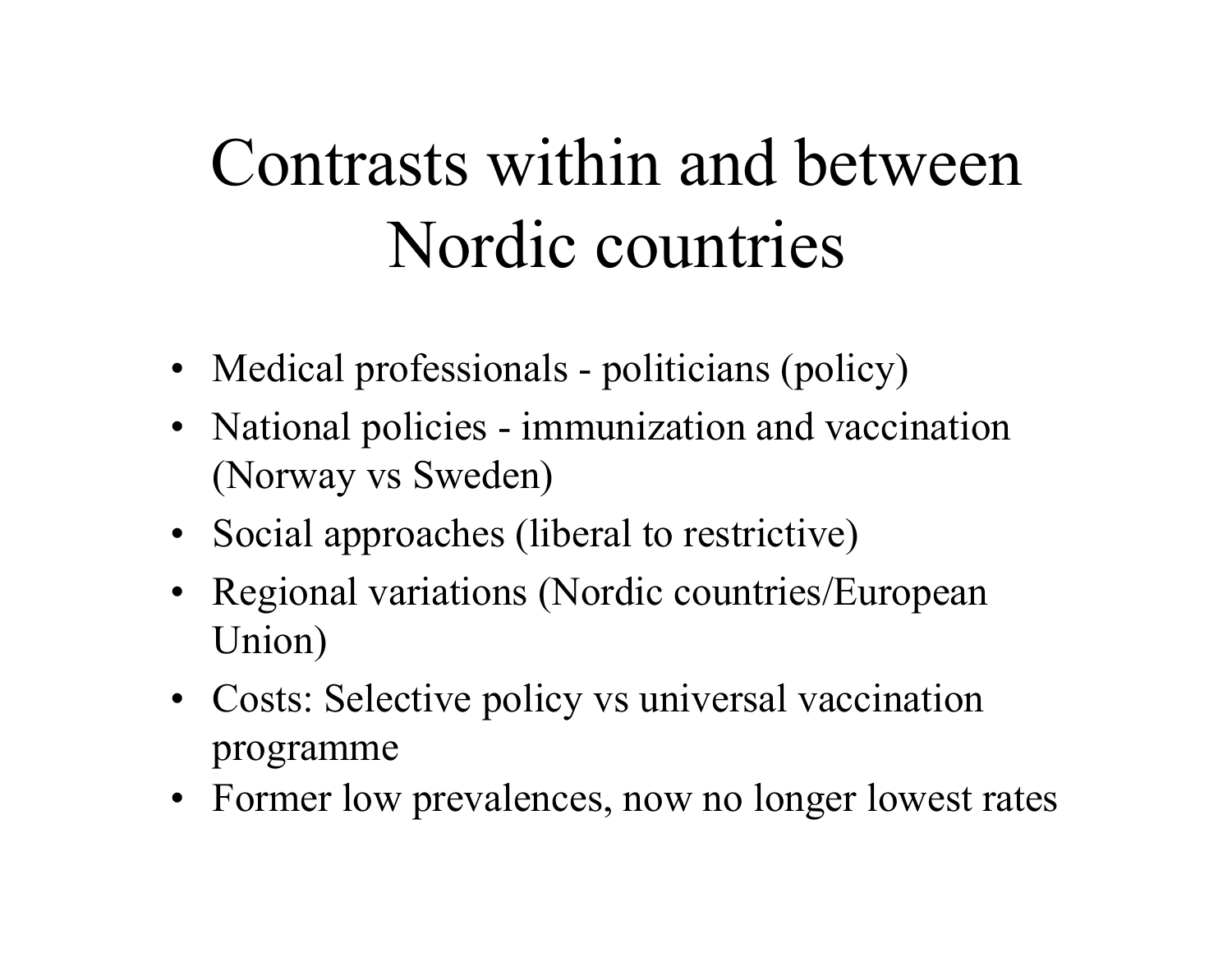# Epidemiology - Nordic countries

- Hepatitis A
	- – low immunity in people aged up to 55 years (Sweden) early improved sewerage systems
	- –no longer considered in icteric patients
	- – steady decline apart from outbreaks in IDUs (age distribution supports this picture; spread to family contacts); microepidemics
	- –impact of introduction of vaccine unclear
	- – most infected abroad (Sweden), but some cases in young children may be domestic (as in Germany)
	- –Travel the main risk (not Africa), with less risk on visits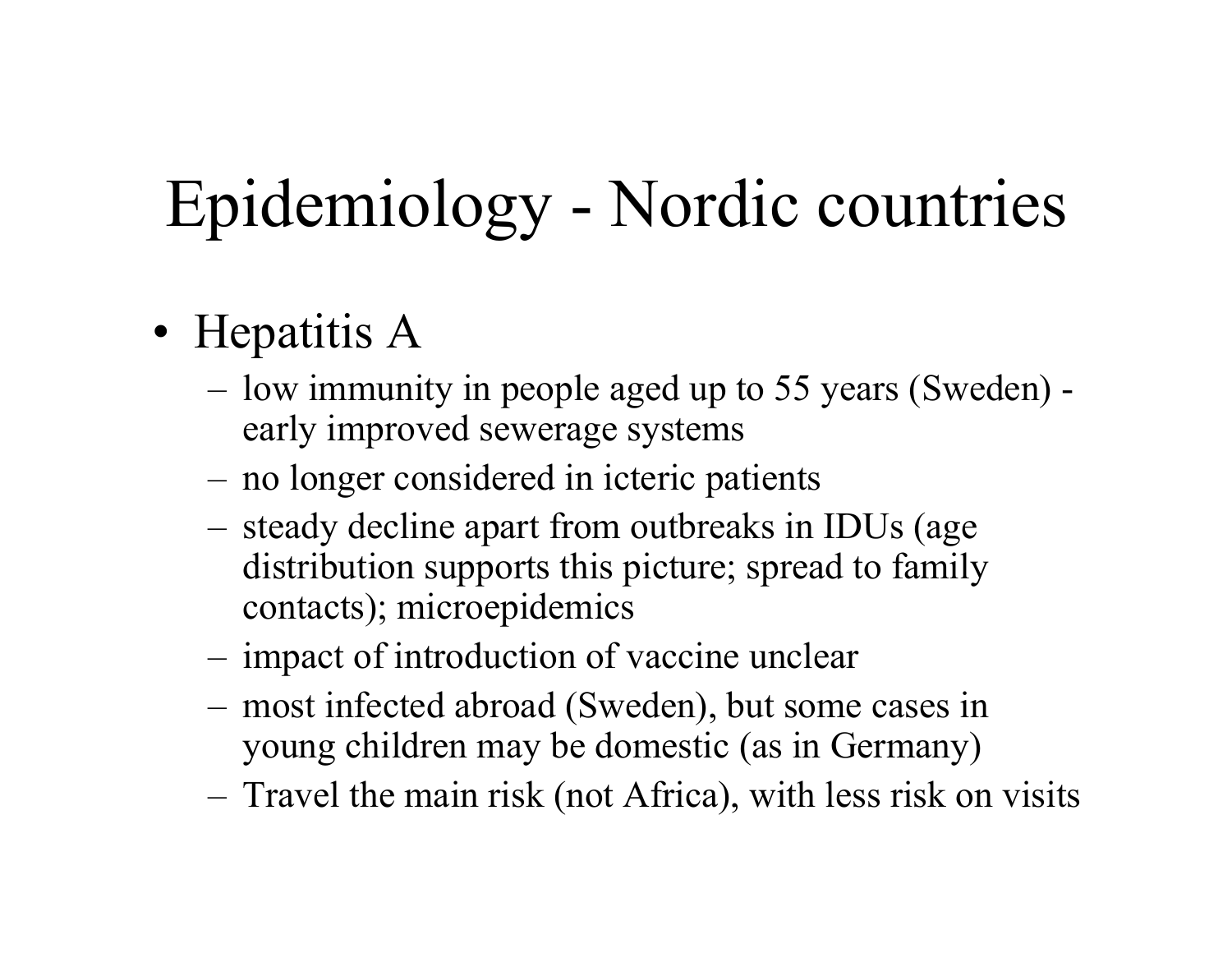### Epidemiology - Nordic countries

- Hepatitis B sporadic outbreaks in IDUs in all countries except Iceland; largest outbreaks in Norway and Finland - cases of hepatitis B also seen in sexual partners
- No change in HIV pattern (except in Finland)
- Outbreaks match increasing number of IDUs; drug-related deaths increase too
	- – cases throughout Norway (only 6% of acute hepatitis B in Oslo in 2002)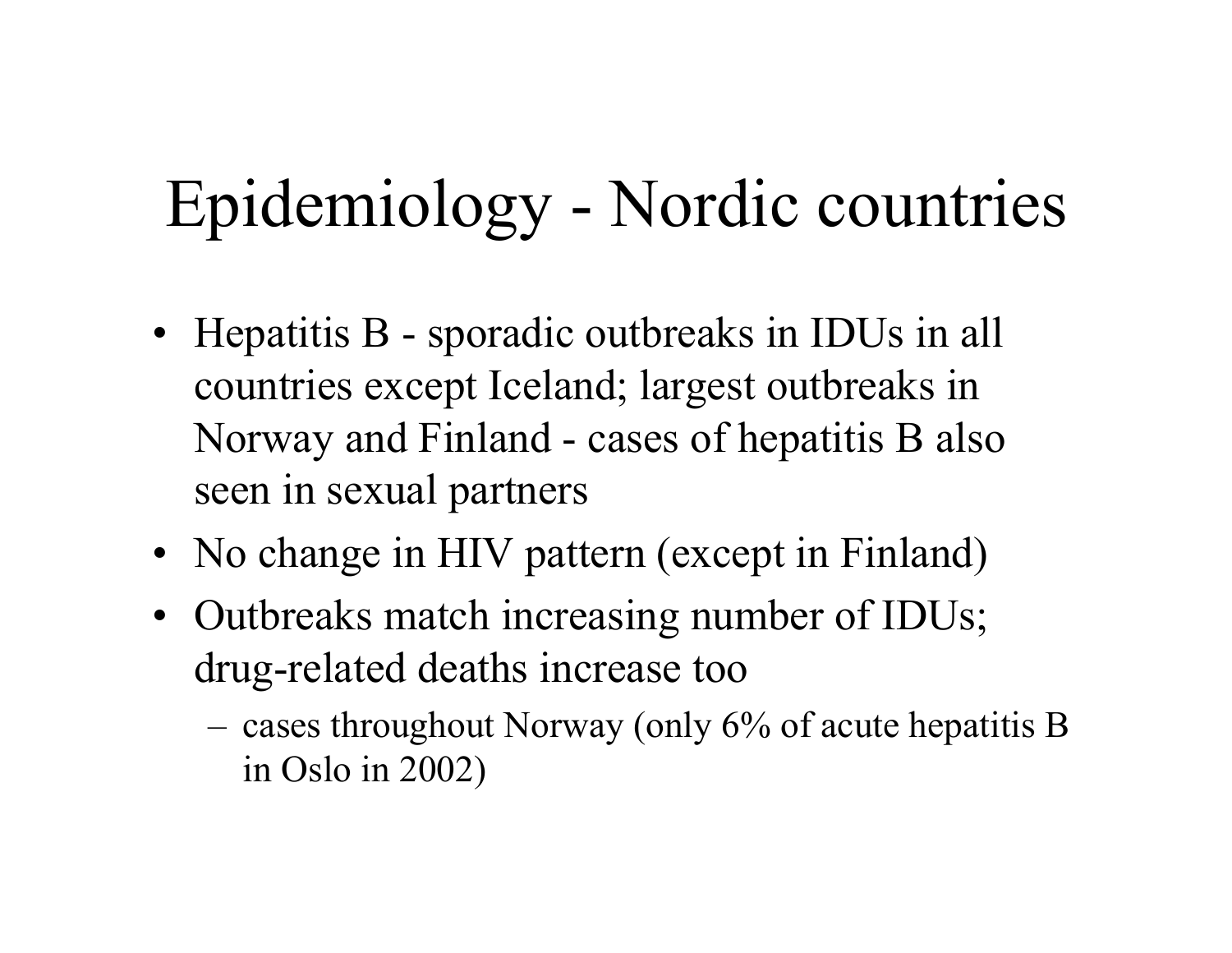## Epidemiology - Nordic countries

- Consideration being given to vaccination of IDUs against hepatitis A and B
- Selective vaccination against hepatitis B in all countries: difference in reimbursement of costs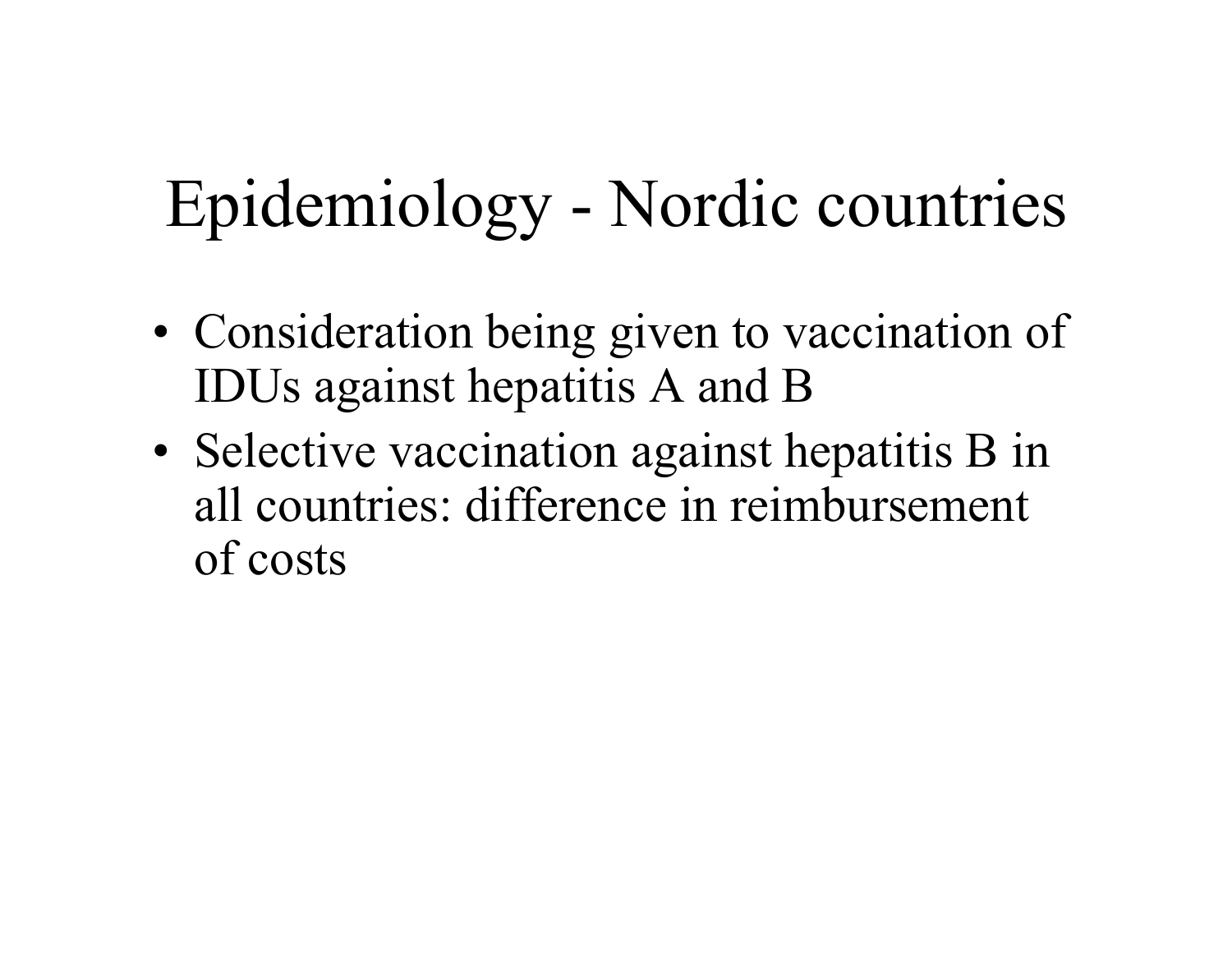## HBsAg+ children in day care centres - Sweden

- 1991 recommendations vague and unclear variously implemented in different counties
- Limited problem
- High cost in contacting, informing and vaccinating (staff, family and children)
- Information (informed consent, anonymity, staff, parents)
- Universal immunization may be the best option, and cost-effective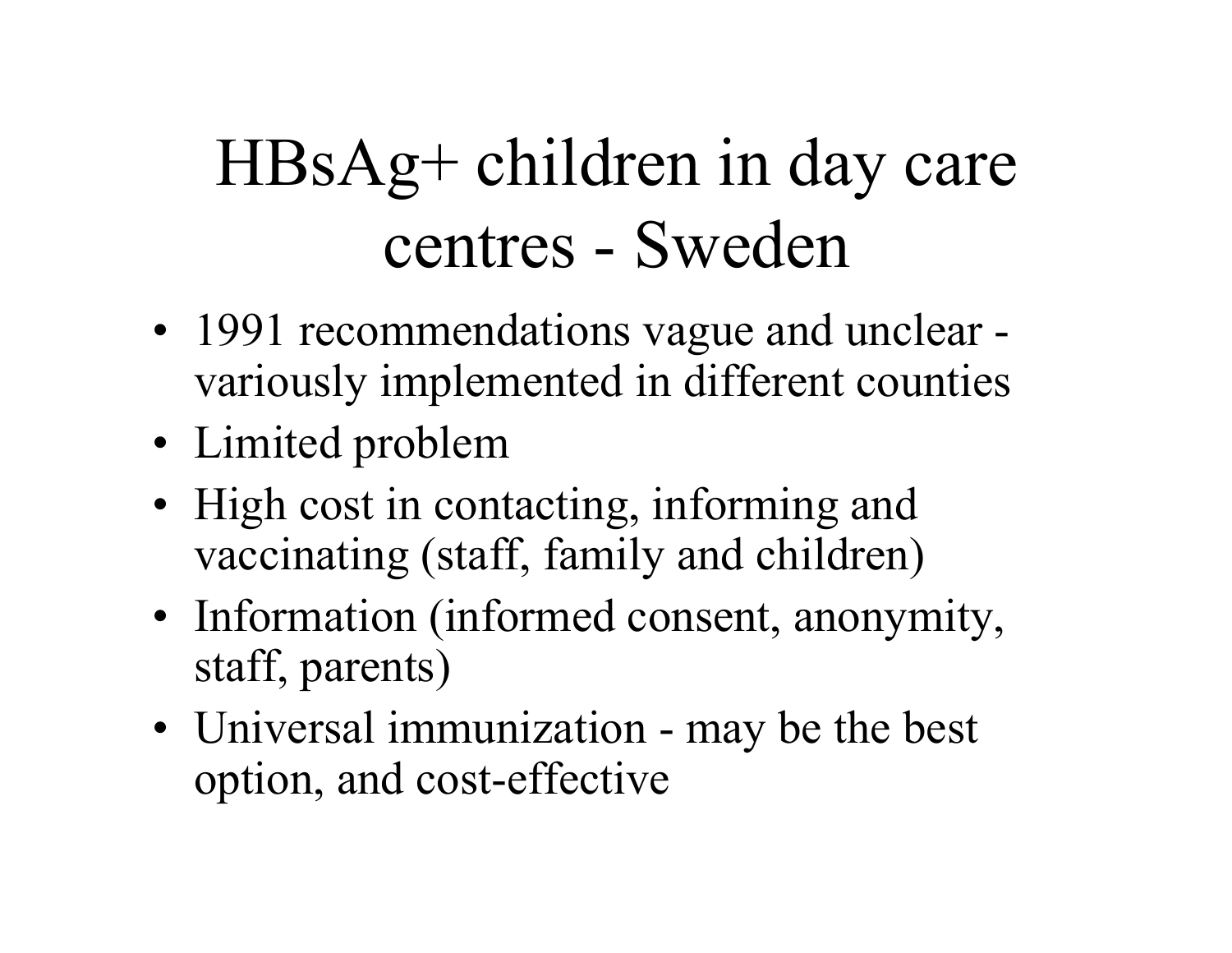# Nosocomial transmission of hepatitis B

- Improving situation (5 cases in 1997-2002)
- Extensive investigations into causes and prevention at high cost (55% for contact tracing and 17% for vaccination)
- Half the health care workers with needlestick injuries not vaccinated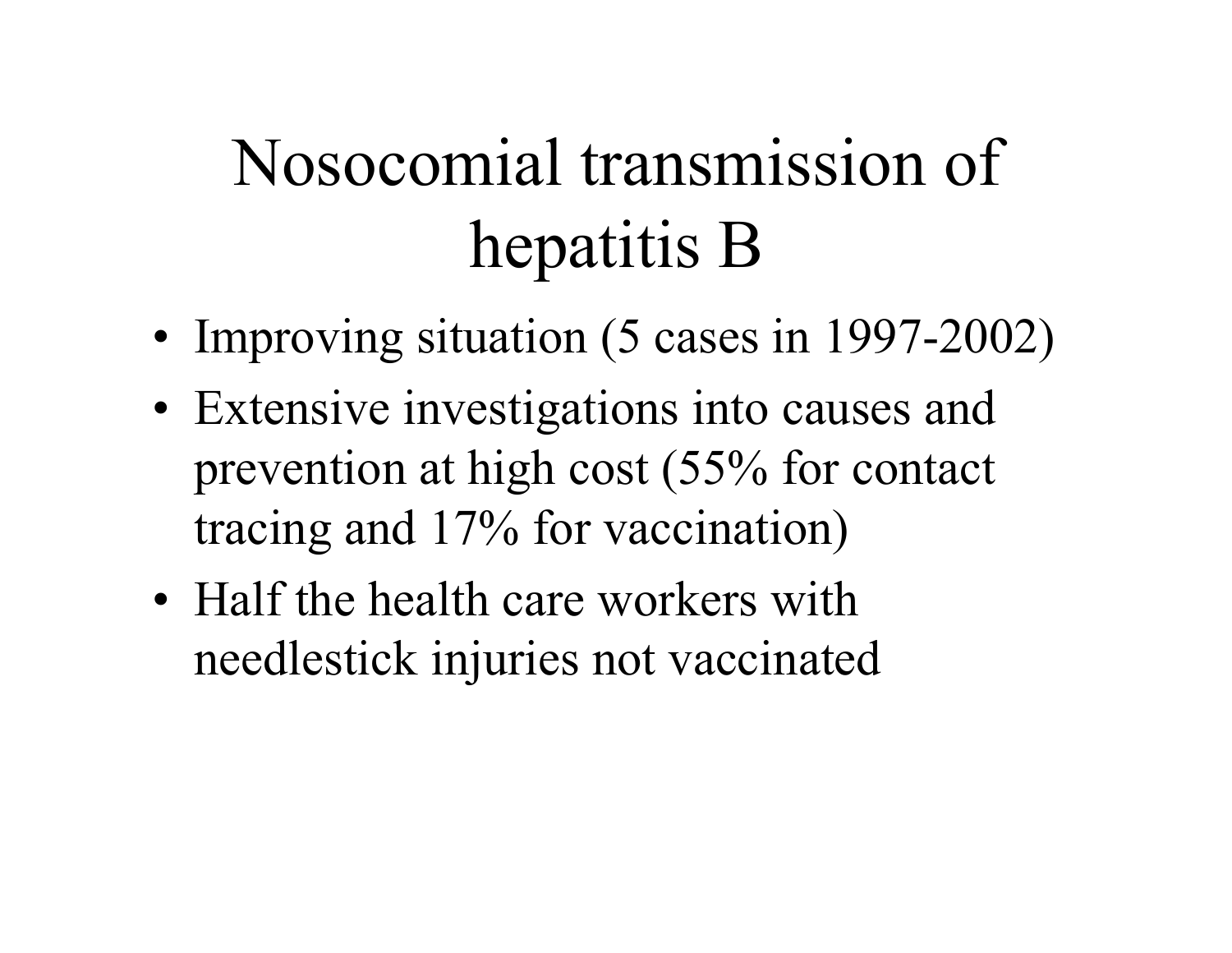# Selective vaccination programme Norway

- HBV carriers "confined to defined risk groups" and low prevalence
- Targeted programme with high priority to infants/children (especially with parents from countries outside the low endemic area), with free vaccine
- Coverage of family members difficult, given high mobility; but outreach to IDUs good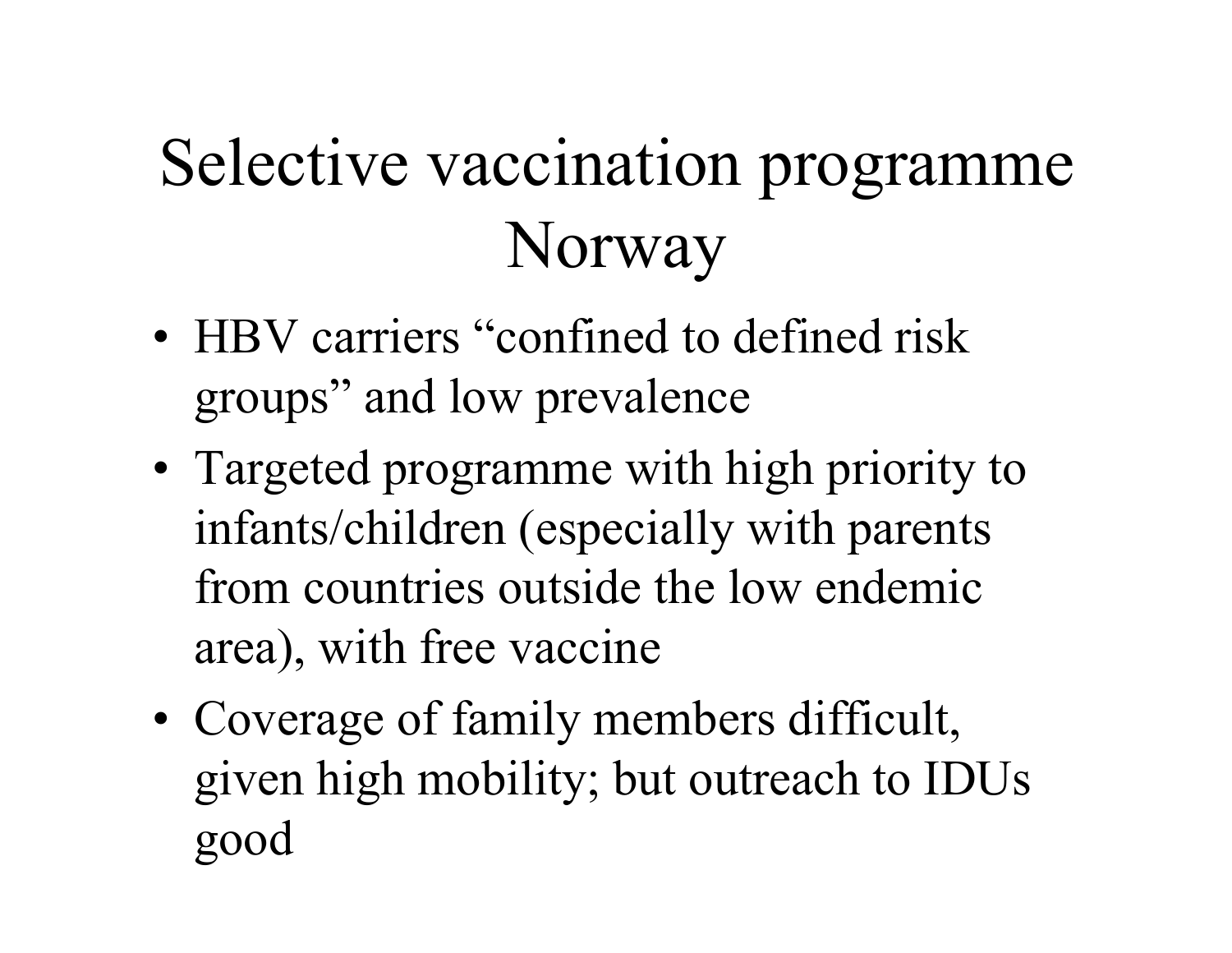- Increasing hepatitis B rates, from lowest values in Europe; facing highly endemic neighbours to East - effect on policies
- Reporting systems (chronic/acute cases)
- Costs: selective vs universal vaccination
- Policy consequences for HBsAg+ children in day care - no care, no integration, harassment; equality of treatment for immigrants and refugees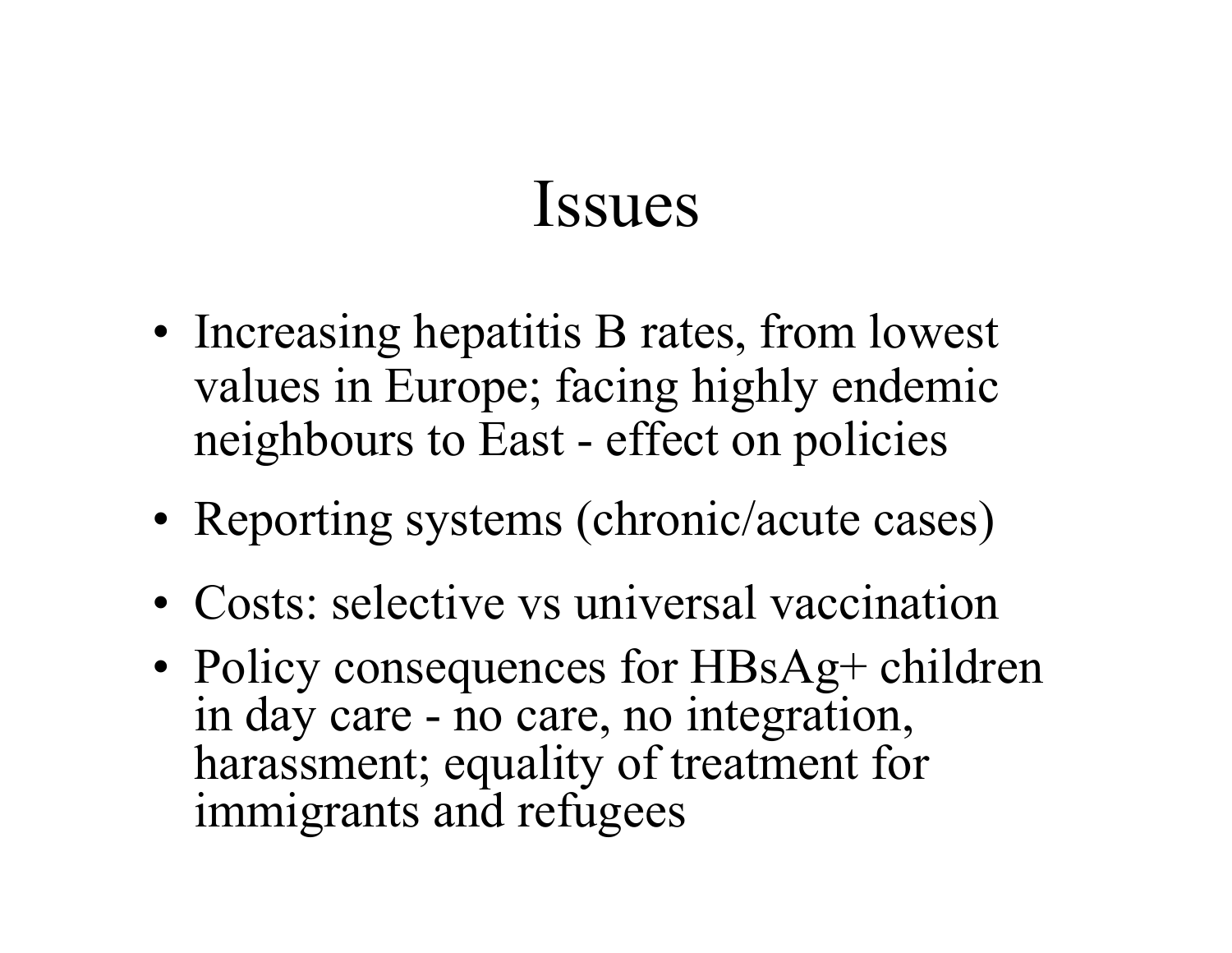- Selective immunization programme (Norway) reached only a small part of target population but good outreach to IDU population
- Impact of such a programme is difficult to evaluate
- Programme is controversial and out of step with current consensus; may not be cost-effective; exposure could have already happened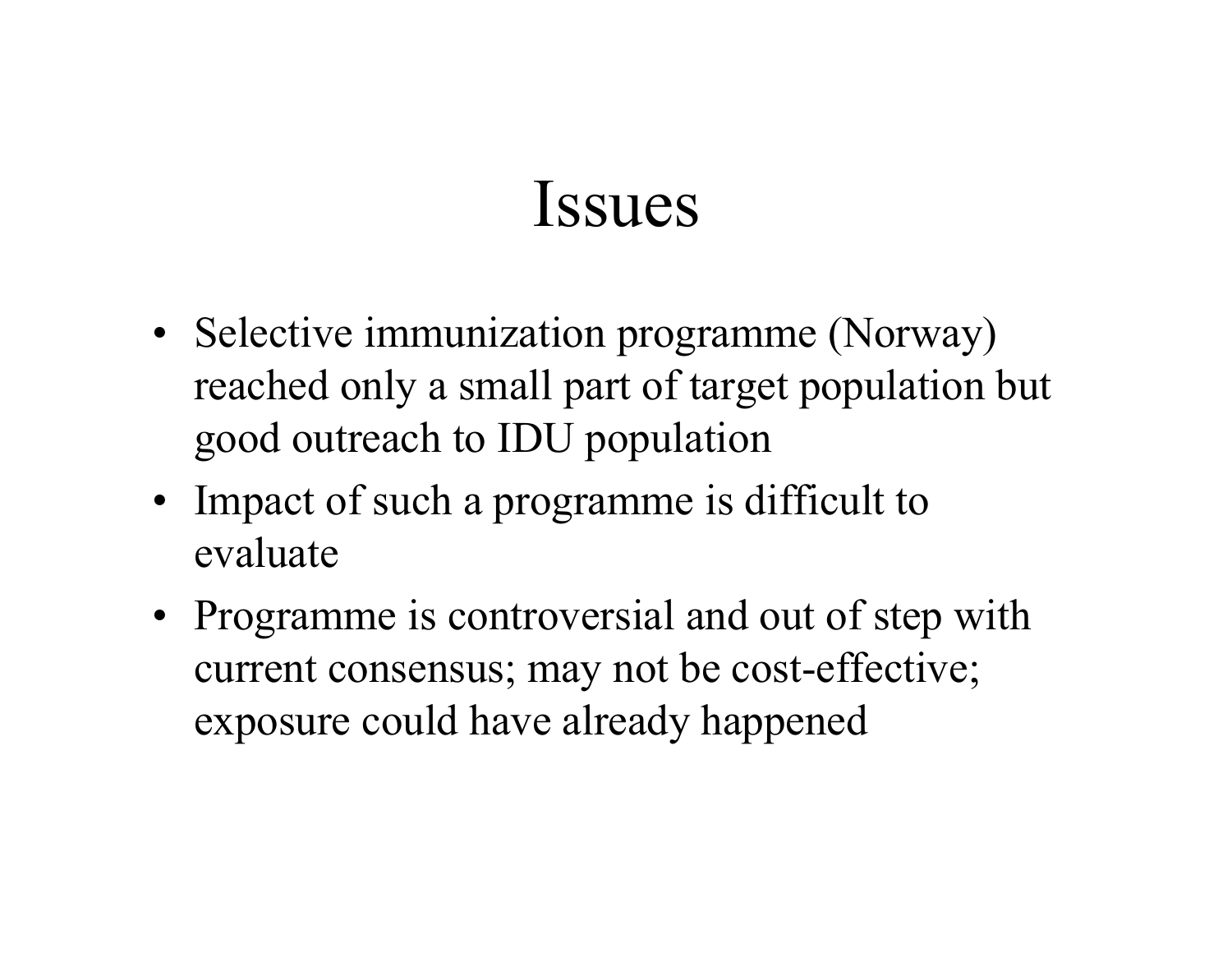- IDU harm reduction policies
	- –provision of free needles/needle culture
	- – prescription only access to equipment leads to black market
	- –different strategies do not reflect HB incidence
- Liabilities (health care staff not vaccinated Sweden)
- Vaccination: if a universal vaccination programme were started, there would still be a need for targeted campaigns aimed at risk groups
- Use of a hexavalent vaccine or a two-dose schedule may facilitate the decision-making process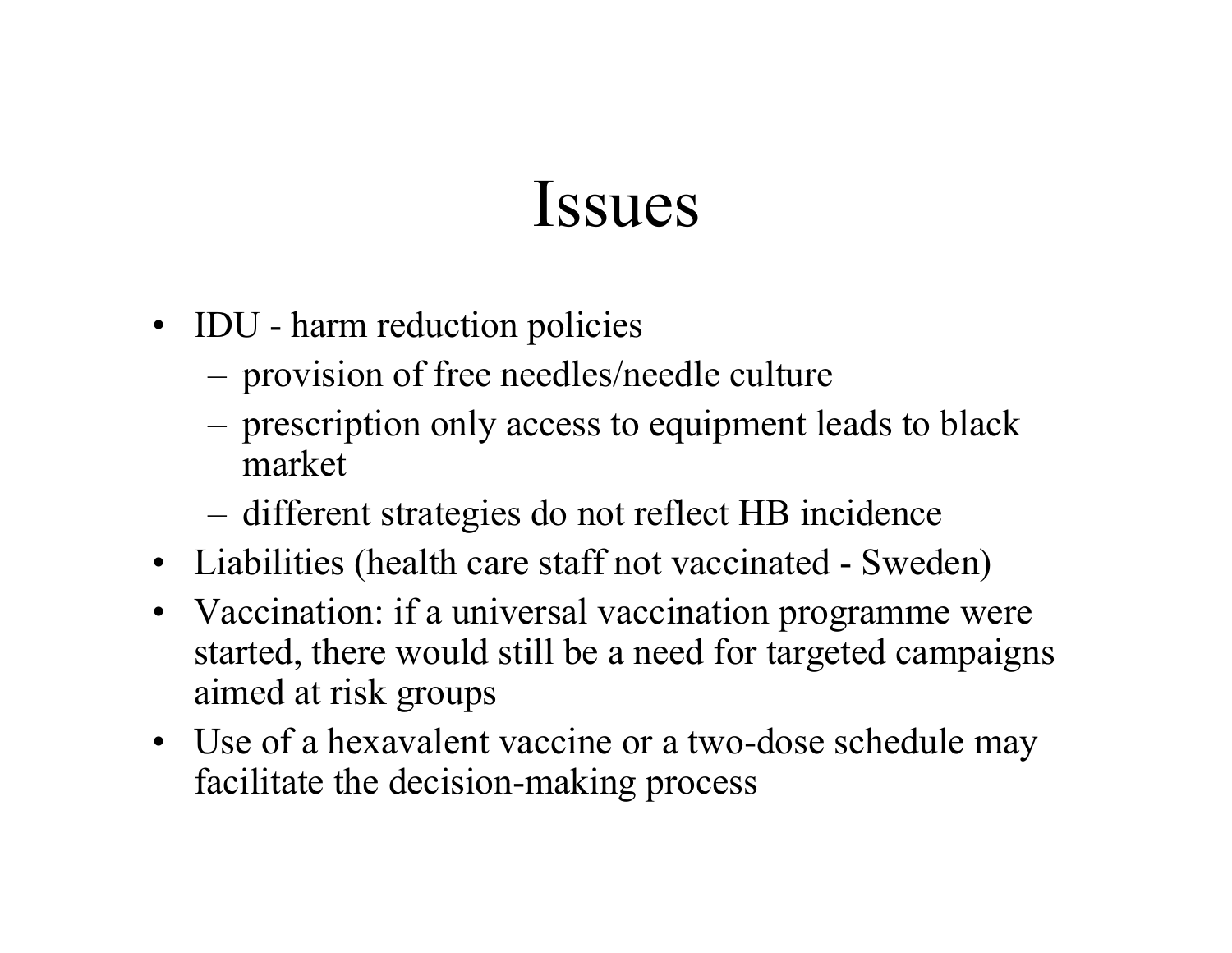- Nordic countries no longer lowest endemic area, and have higher disease burden of viral hepatitis than previously
- Many other countries have gone through similar experiences: beside cost-benefit consider social and political impact - need to avoid stigmatization of "risk groups" in order to foster integration into society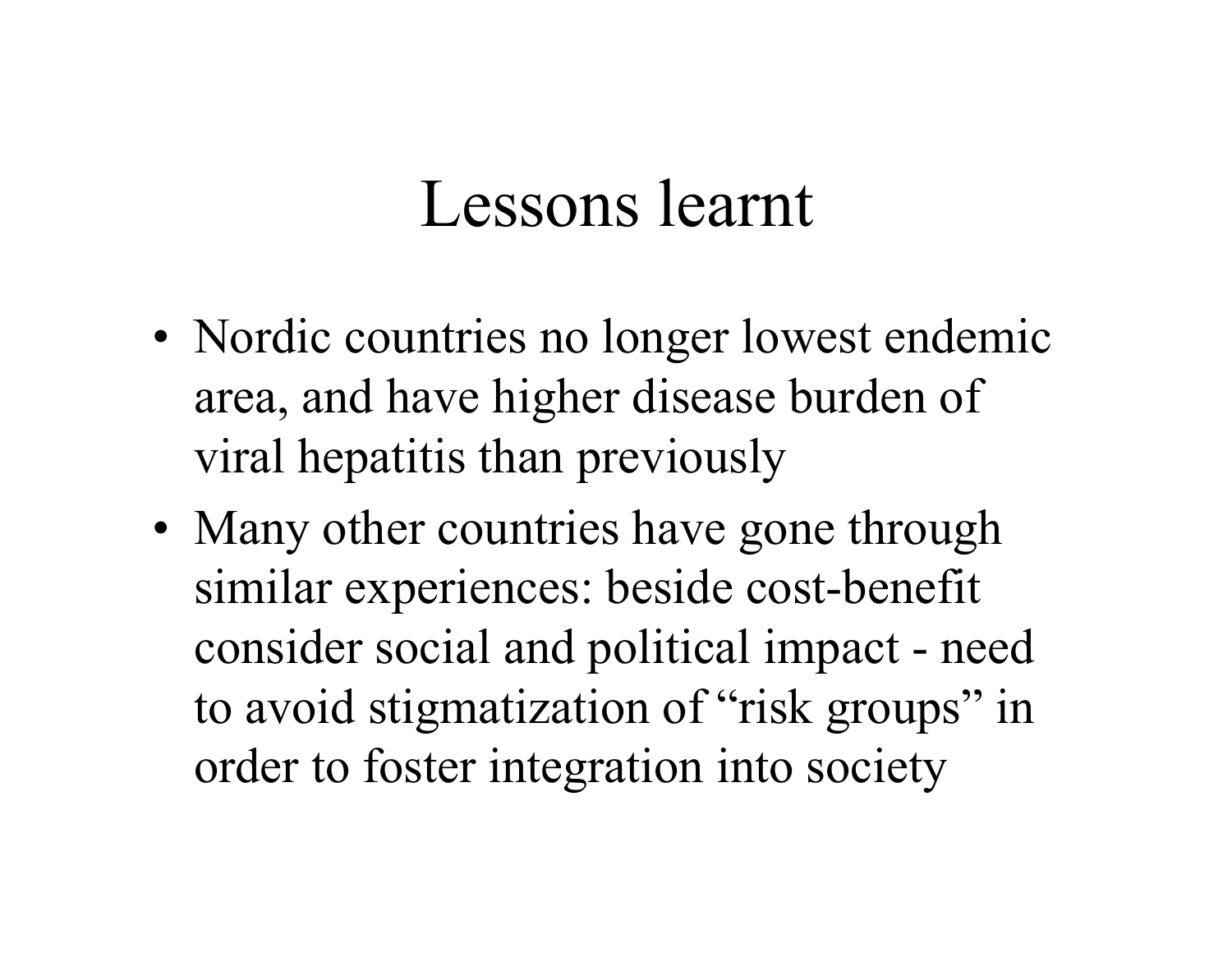- Prevention
	- use appropriate social environment for advocacy and health promotion (e.g. imams for travellers and hepatitis A immunization)
	- perceptions count: hepatitis B not considered "serious" compared to HIV by IDUs (Norway); terminology: IDUs dislike "drug abuse" implying lack of control, perceptions of control
	- need to vaccinate health care workers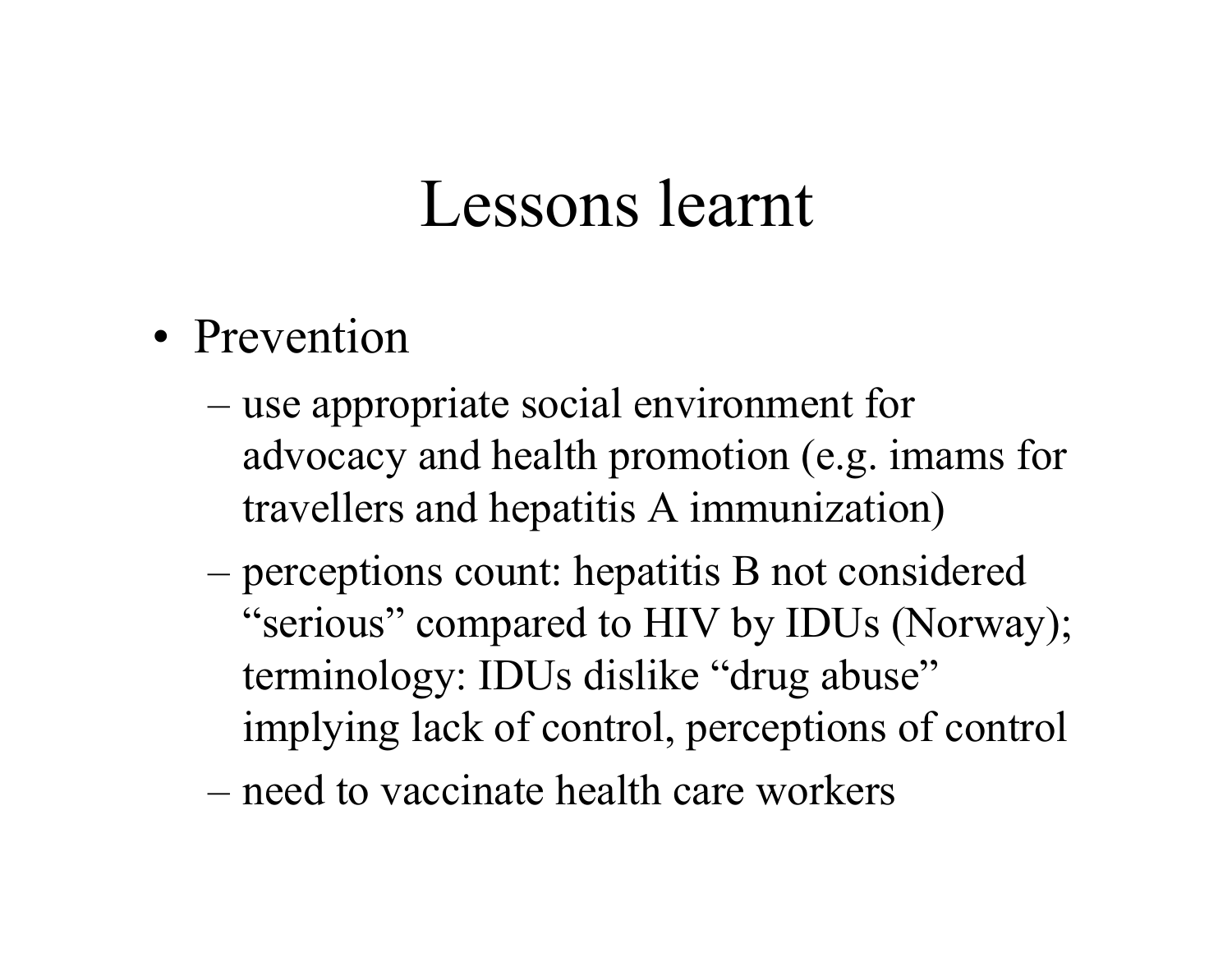- Information current awareness vital (e.g. small communities blind to problem, to counter antivaccine movement)
- Information needed in drug communities about seriousness of hepatitis
- Cooperation between social services, health authorities, treatment centres, prisons etc
- Higher the educational level of parents, the more difficult to convince about value of vaccination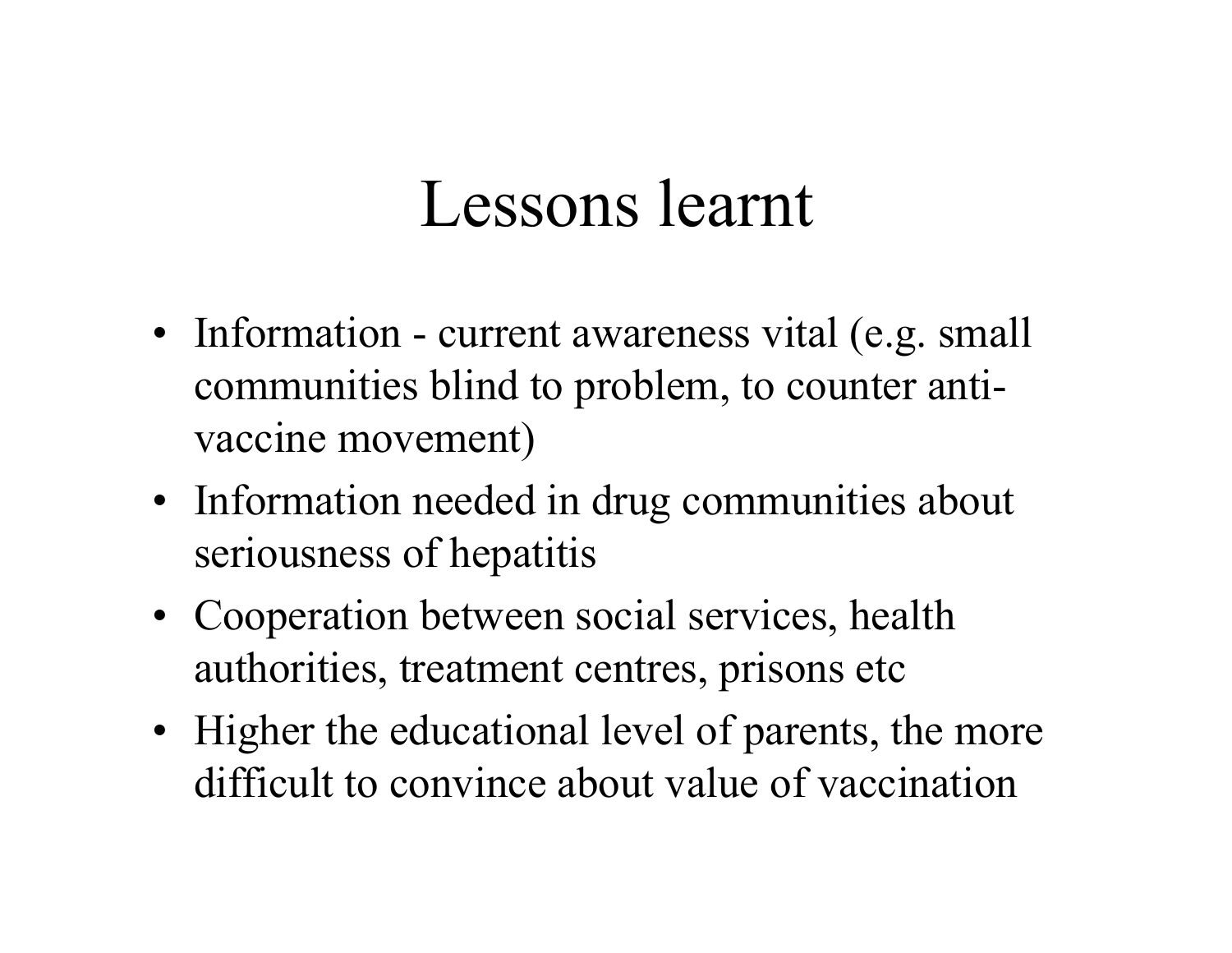### Hepatitis A in Germany

- Notifiable disease; anonymized reporting at central level; improved since infection prevention law
- Law requires data on vaccination status; information on exposure may be provided (but good data on risks still lacking)
- Falling incidence for 20 years (more rapid in East than West); peaks at end of summers; West-East gradient with peaks in major cities; increasing with age
- Two thirds apparently acquired in Germany; contact tracing responsibility of local health department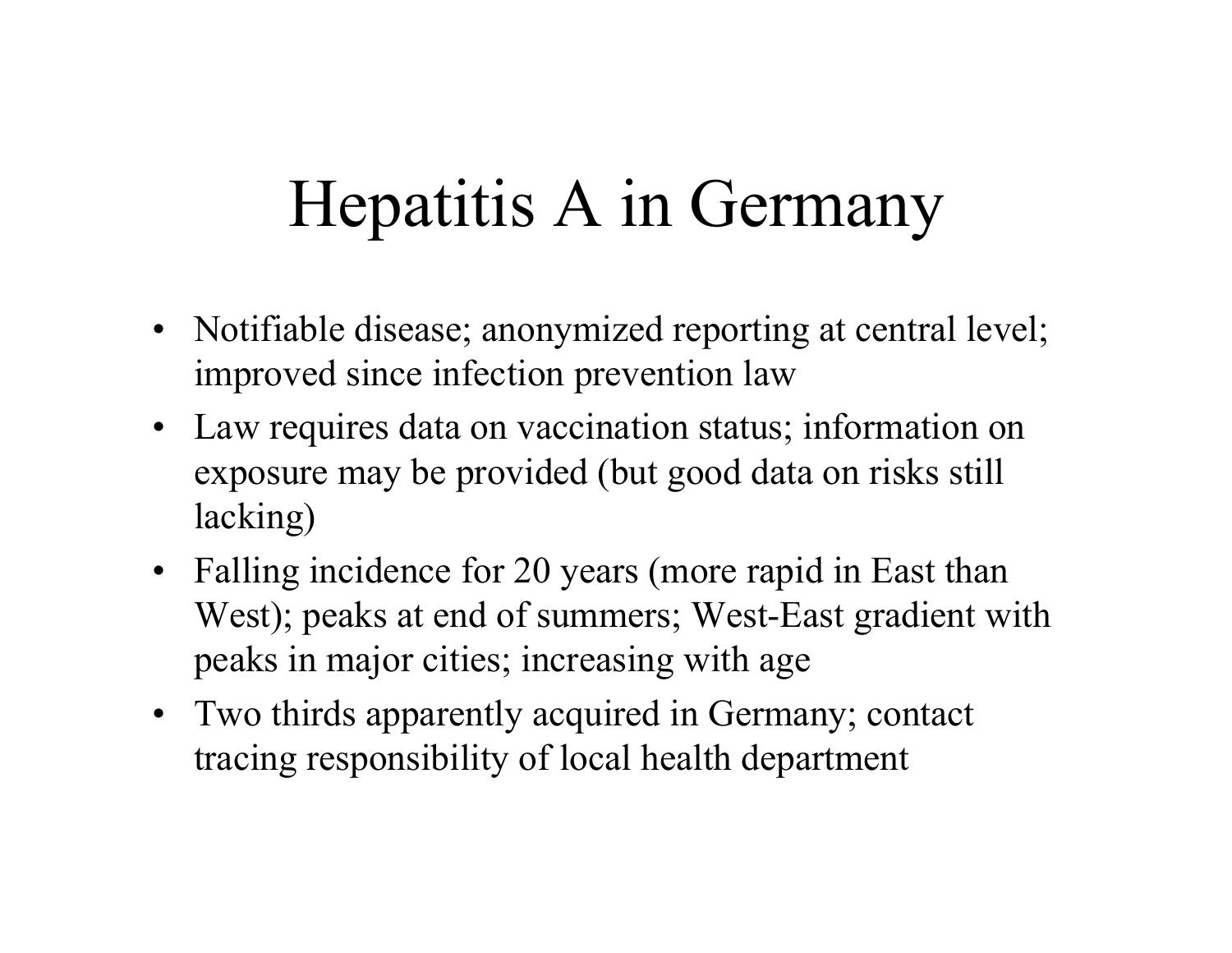## Hepatitis B in Germany

- Notifiable disease; incidence rates and case numbers falling
- 2001: IfSG introduces surveillance case definition which requires data on vaccination status and is designed to facilitate reporting of risk factors, travel history, and hospitalization data
- Main risks 2002: heterosexual intercourse, IDU, homosexual intercourse, household contact
- Outbreaks, due to failures of infection control, especially in long-term care facilities and dialysis centres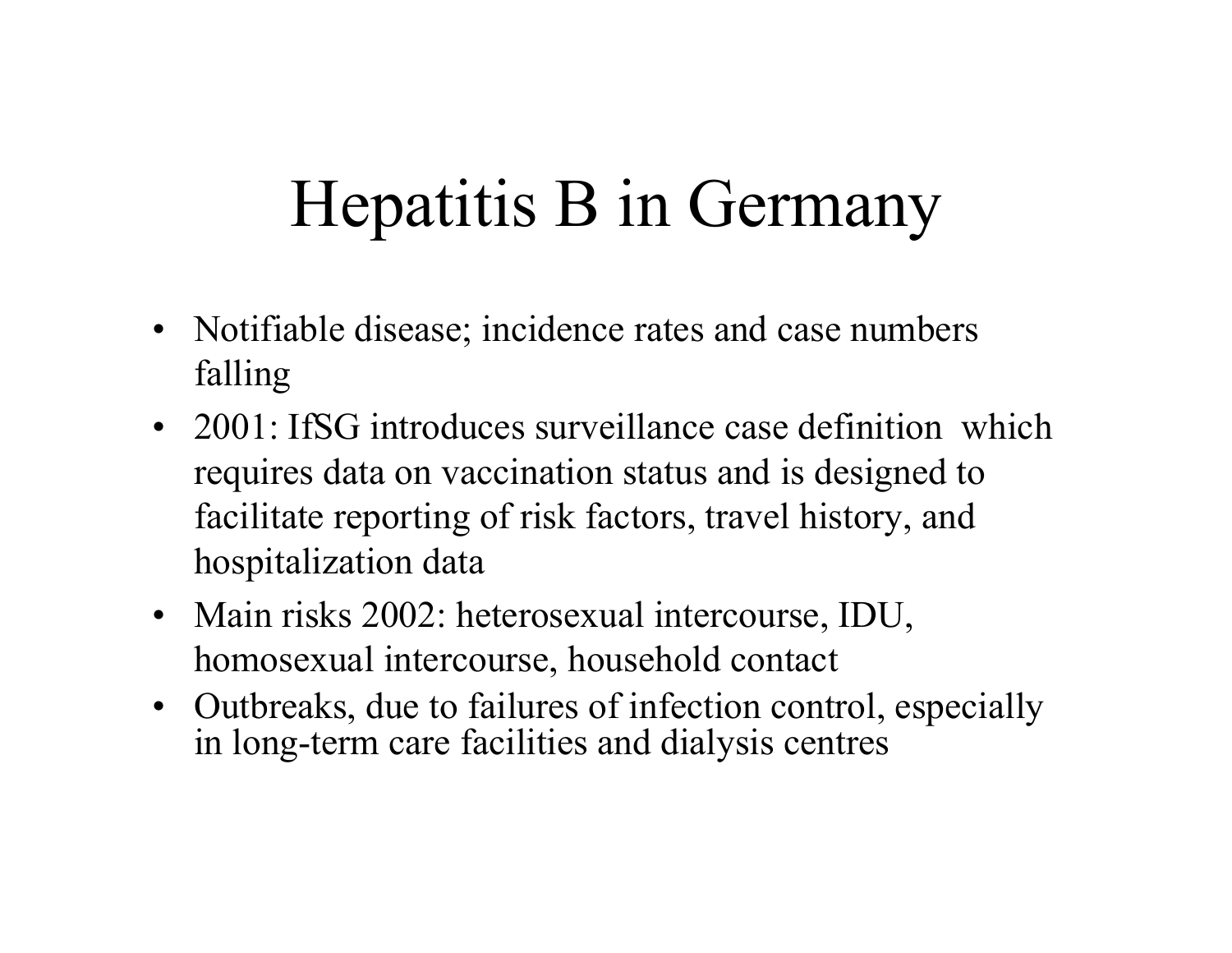### Hepatitis B prevention

- 1983 STIKO recommendations (to *Länder* for publicly approved vaccinations - eligibility for state compensation) aimed at risk groups
- Experience ignorance, poor coverage, safer sex (AIDS), most cases in general population - not targeted
- ANOMO study indicated massive underreporting: some 50,000 new infections per year and 500,000 carriers
- Basis for universal vaccination now hexavalent vaccine, with 80% coverage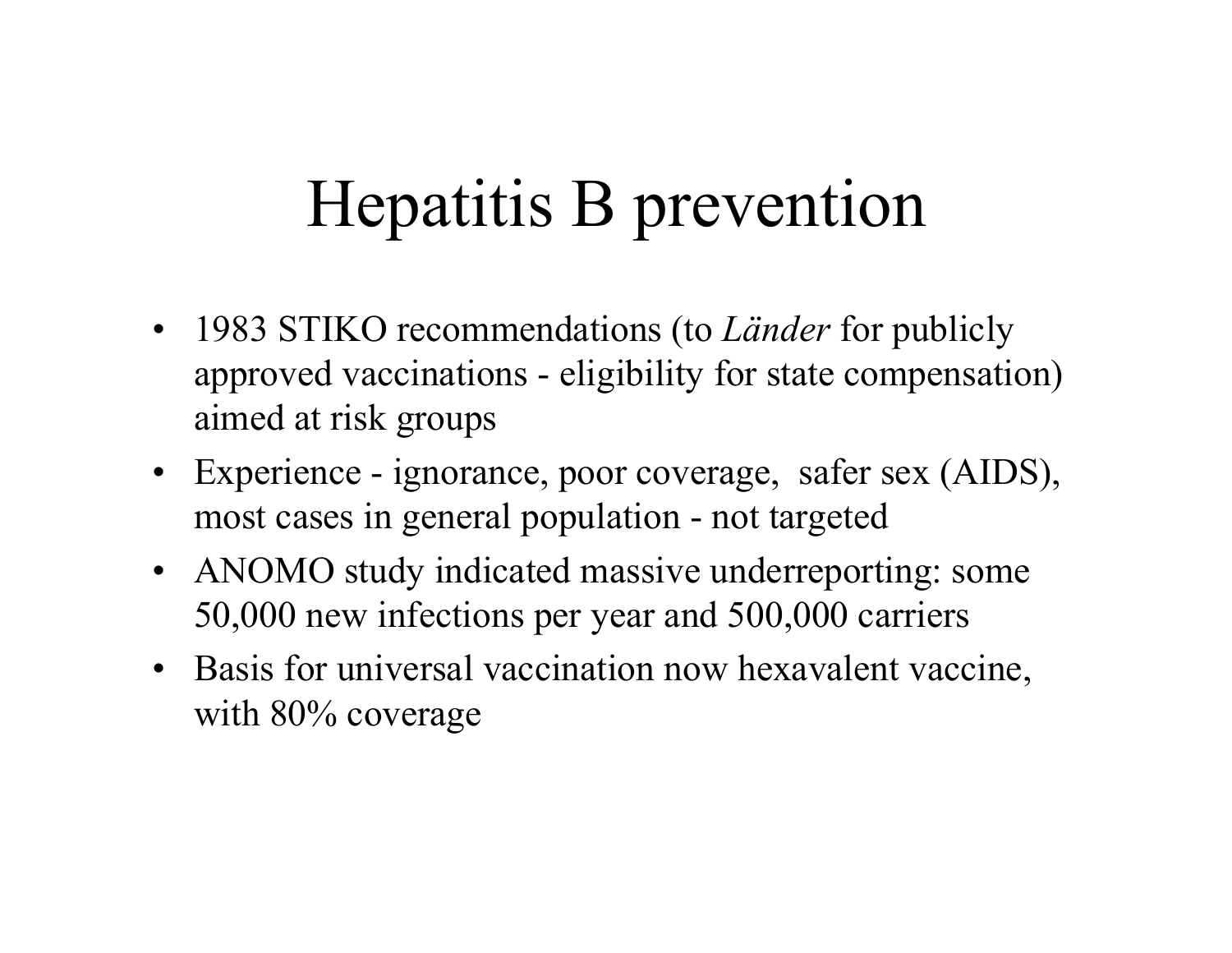### Hepatitis B in Germany

- Vaccination: STIKO provides guidelines since 1995, hepatitis B vaccination is standard for infants, children and adolescents as well as risk groups
- Vaccination coverage measured at school entry (6 years): 67% in 2002 and rising
- Hexavalent vaccines including hepatitis B are registered by the European regulatory authorities
- Escape mutants not a public health problem yet; be aware: breakthroughs and reactivations possible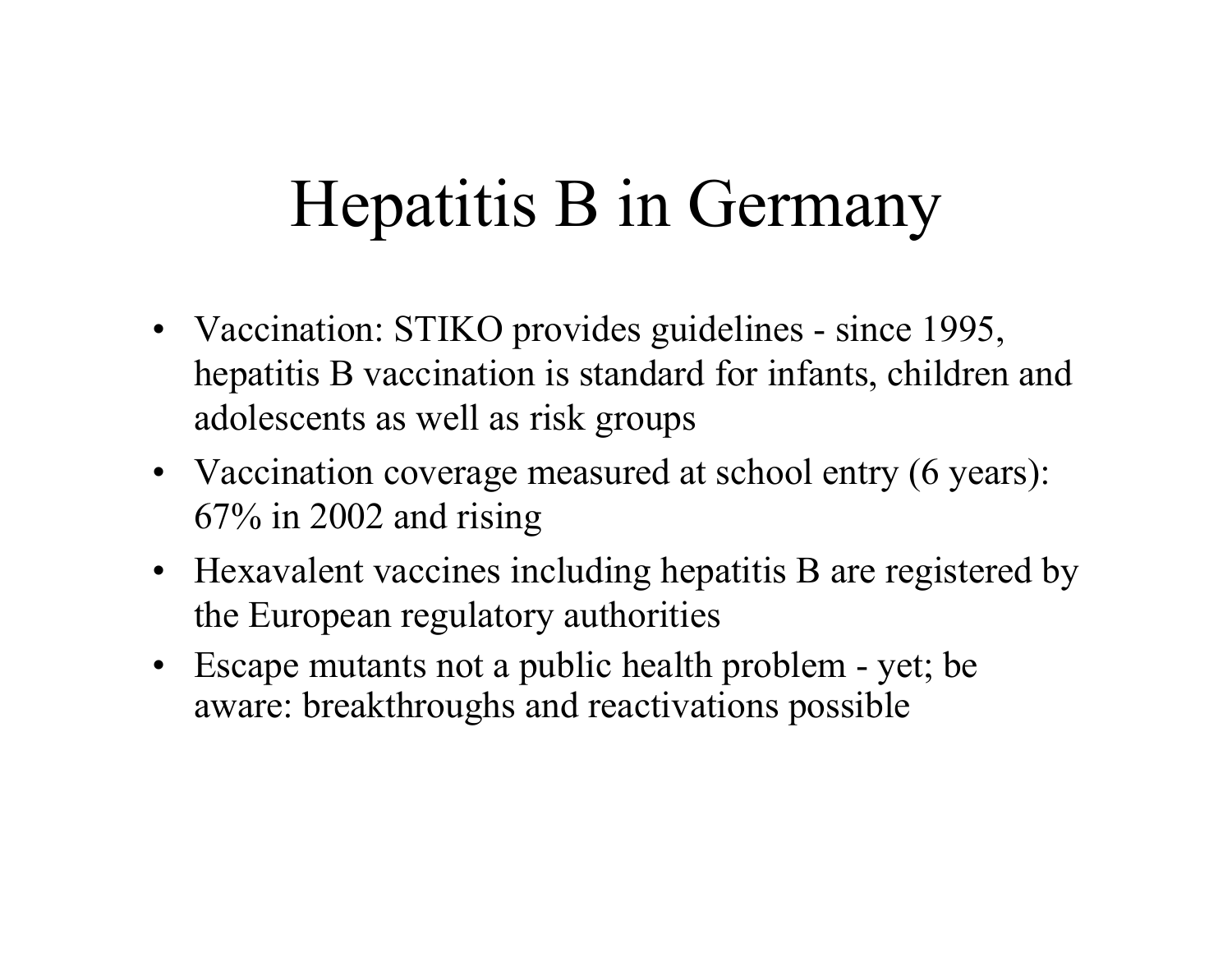### Monitoring adverse events

- Compensation scheme exists for vaccines recommended by regulatory health authorities
- Vaccinees have to initiate claim
- Vaccinating doctor obliged to inform about the scheme
- Infection Prevention Law details information required
- Paul-Ehrlich Institute responsible for monitoring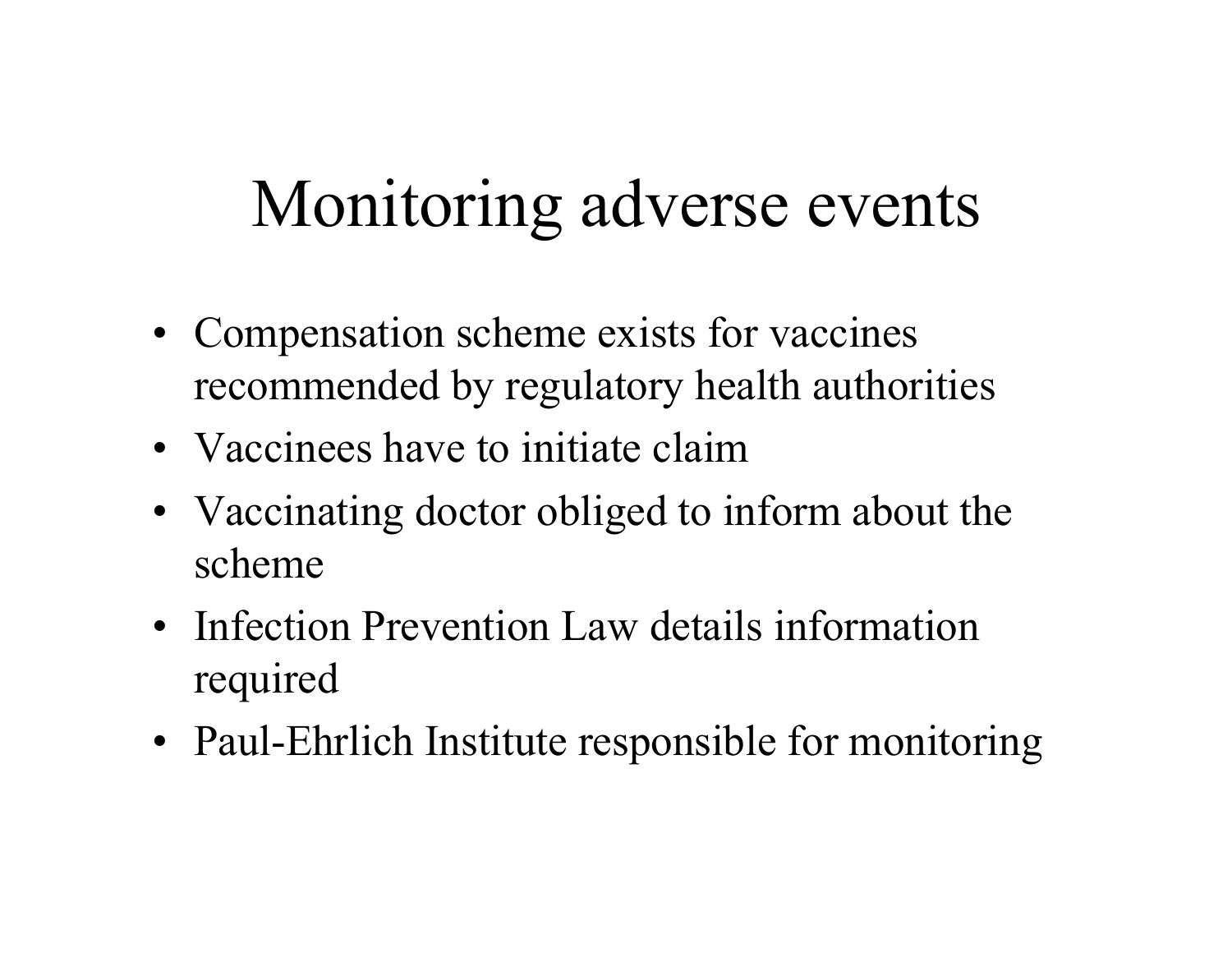### Hepatitis B: maternal screening

- $\bullet$  1984 regulation: test **all** pregnant women in certain risk groups, at 32nd week - but policy did not work: substantial proportion missed
- $\bullet$  1994: policy changed to screening of all women after 32nd week
- Efficacy studies (1 prospective): 20% not tested/results not available (cf only 5% for rubella), a minority with risk factors; 1% of pregnant women HBsAg+
	- $-$  = 1400 non identified, 250 infected newborns, 225 carriers
- Child has documentation booklet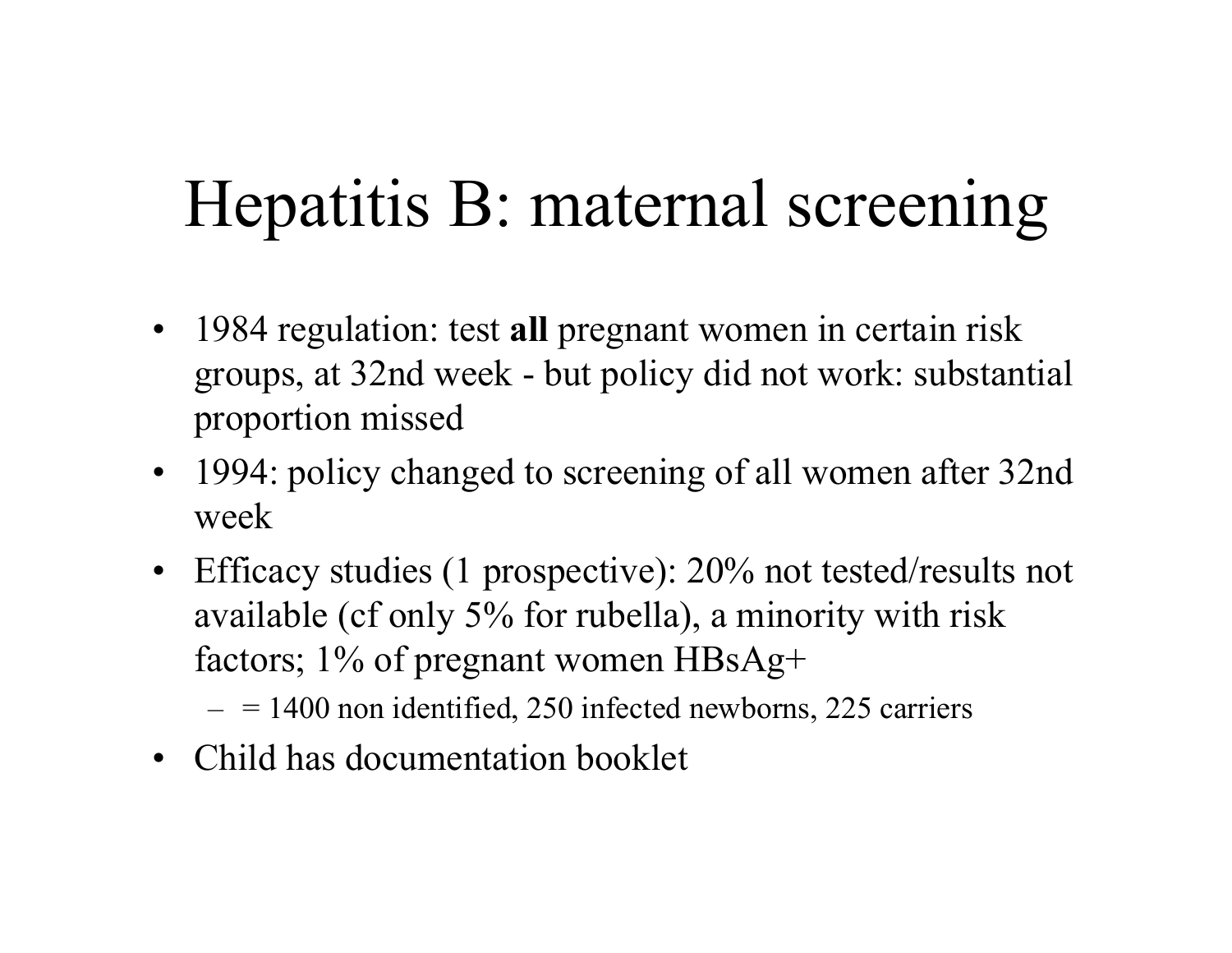## Hepatitis B - who should be vaccinated?

- Immigrants some with high rates of infection
- Heterogeneity of and within groups (practices etc), including travellers
- In general insurance companies do not cover for vaccination of travellers (hepatitis A and B)
- Hepatitis B: target "drug users" (not just IDUs) for earlier intervention; accelerated immunization schedule for travellers effective
- Transplant recipients prepared to accept reactogenic new vaccine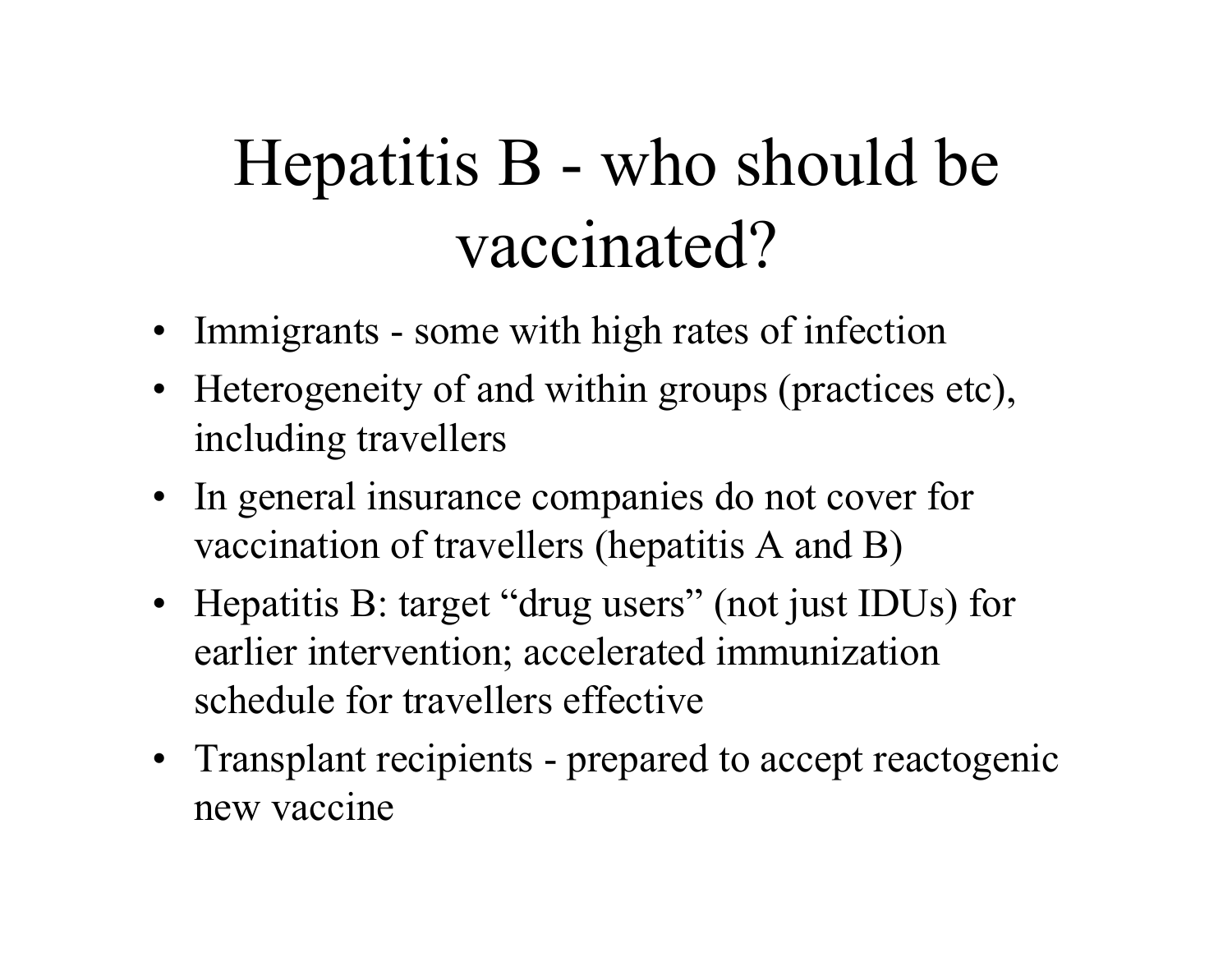## Reaching adolescents

- Parents of adolescents ill-informed about hepatitis B; adolescents and teachers also
- Existing information, education and communication ineffective
- Future approaches:
	- –lifestyle education
	- –increase use of preventive examination at age 14
	- –better use of IEC materials and contemporary media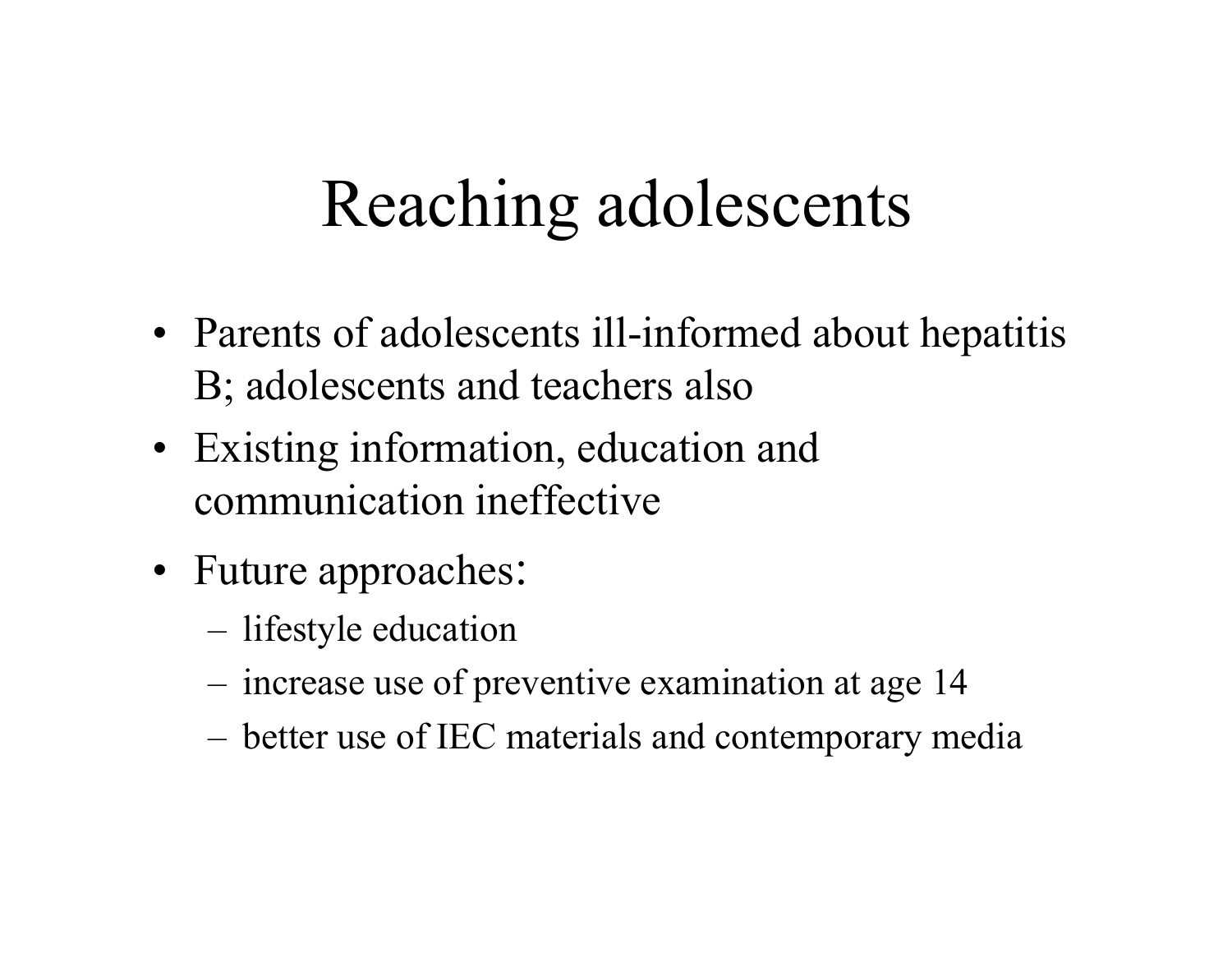## Infektionsschutzgesetz (IfSG)

- New law, implemented in 2001, an improvement on the past, leading to better: coordination of early detection, case-based surveillance, prevention and control, etc
- Surveillance defined for 15 diseases and 47 pathogens
- • Surveillance case definitions have to be used by health departments
- $\bullet$  Reporting channels improved and speeded up; electronic data transmission and databases available at each level
- $\bullet$  Weekly publishing of data; feedback (indirectly allows local health department to take any necessary action)
- $\bullet$  Provision of supplementary information (e.g. reported risk factors) voluntary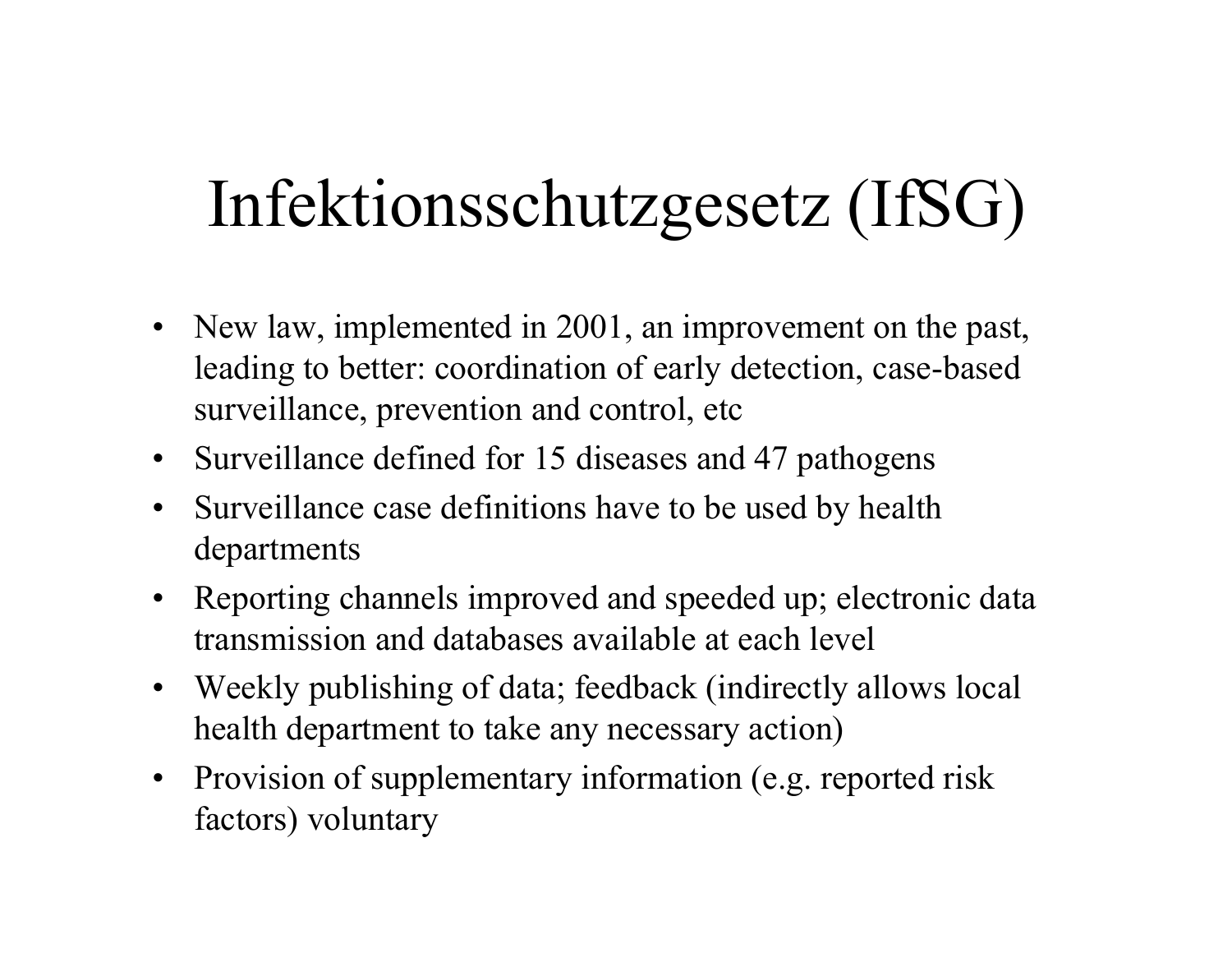- Maternal screening despite requirement for testing all pregnant women, no test or results in 20% of women
	- – question re birth dose of vaccine: rejected by STIKO hexavalent vaccine at a few months more easily accepted; what vaccination schedule, who gives vaccine?
	- – no follow up of family and household contacts (who identifies?)
	- – HBIg: logistics/use for successful active immunization; medico-legal aspects of stopping
- Earlier screening in pregnancy (cf rubella)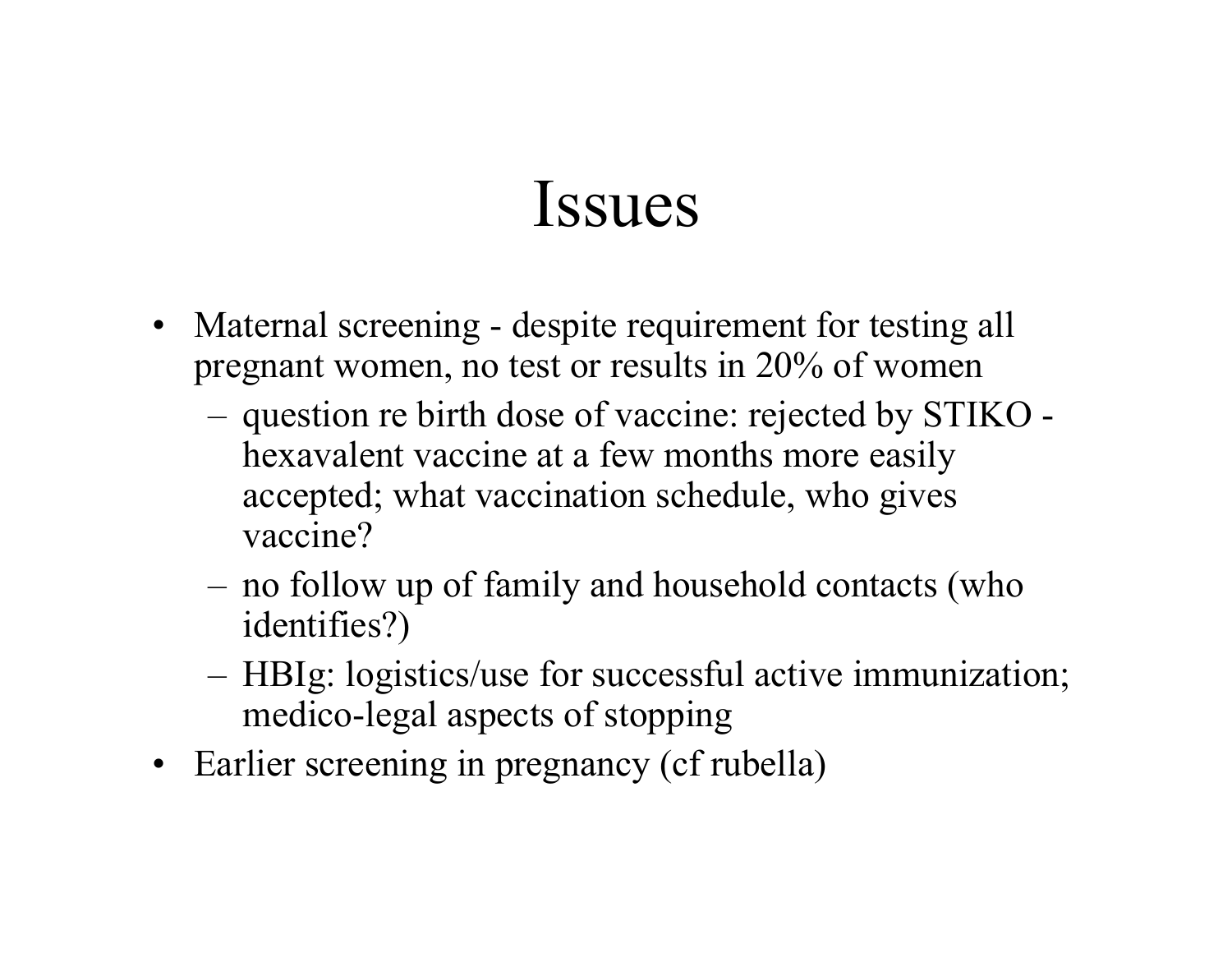- Risks heterogeneity of groups, behaviours, practices
- Reliability of data IDUs not always truthful (male prostitution, …)
- $\bullet$  Provision of data on reported risk factors not mandatory under IfSG but voluntary
- Data protection
- New adjuvants heighten immunogenicity of vaccine
- Economic argument for "orphan drug" reactogenic vaccine for transplant recipients receiving HBIg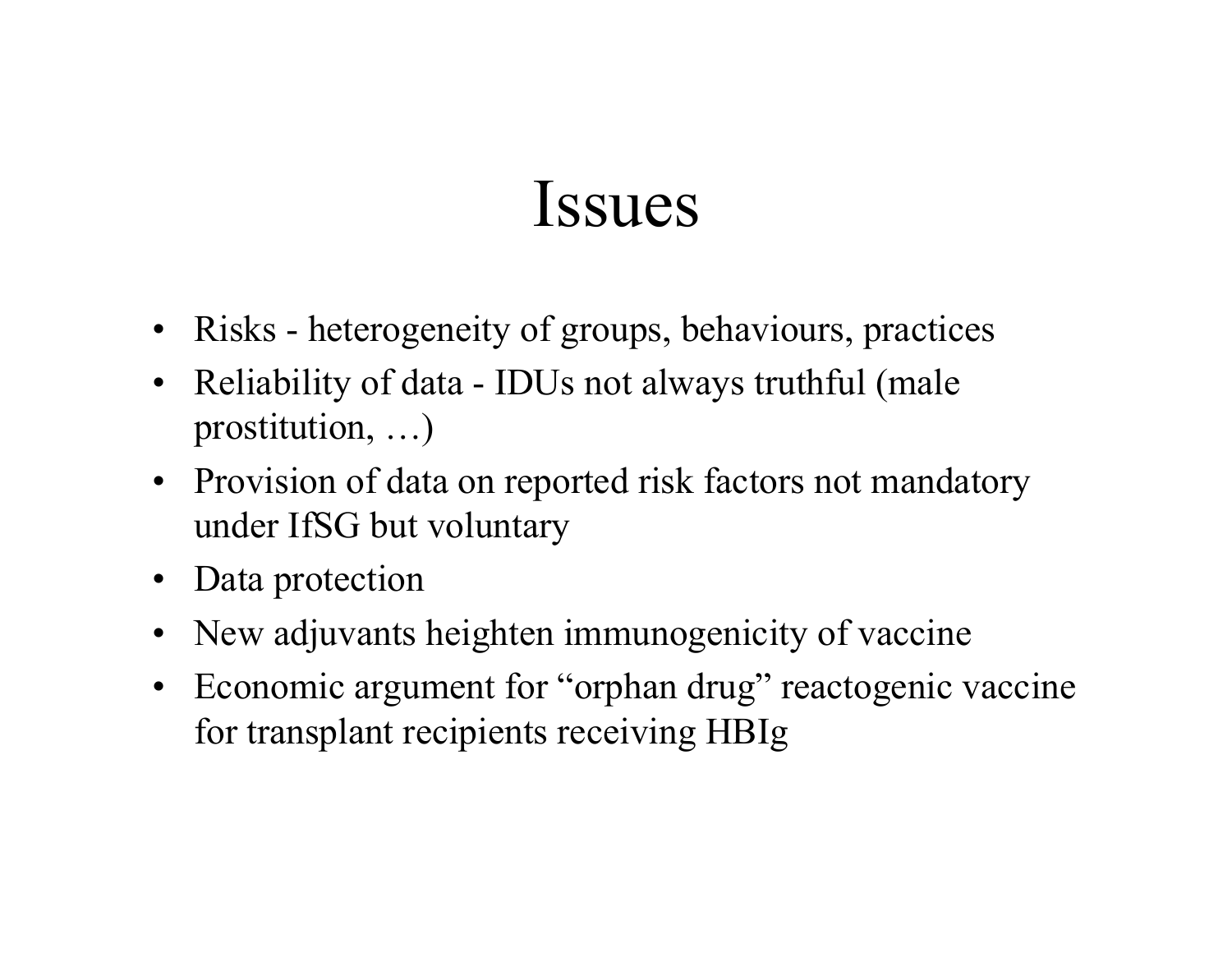## Hepatitis C in Germany

- Very low risk of transmission through blood transfusion
- Main route of transmission: IDU (two thirds)
- Nosocomial transmission increasing 90 documented cases in 1999 (an underestimate); 3 times more possible
	- Most cases due to breaches of infection control therefore preventable
- Cases of transmission from HCV+ health care worker to patient in exposure-prone practices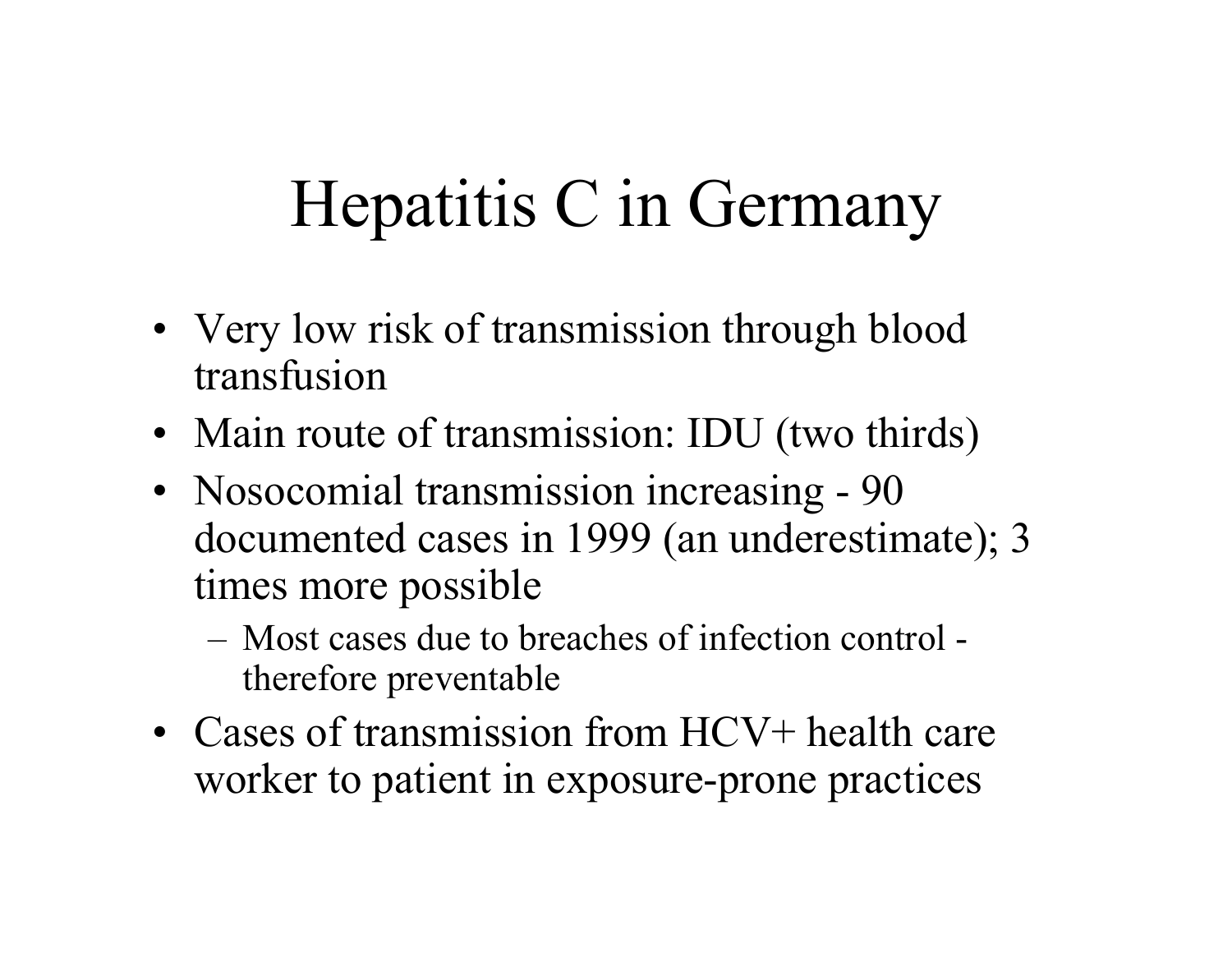# Hepatitis C

- $\bullet$ IfSG specifies case definition for surveillance
- Laboratory diagnosis
- •Only acute cases reported
- 2002: 6600 cases reported question remains about collecting data on incident cases; newly diagnosed cases may be chronic infection
- Serosurveys useful: 0.5-0.7% prevalence in general population, but 60-90% in IDUs and haemophiliacs; IDUs probably 50% of new infections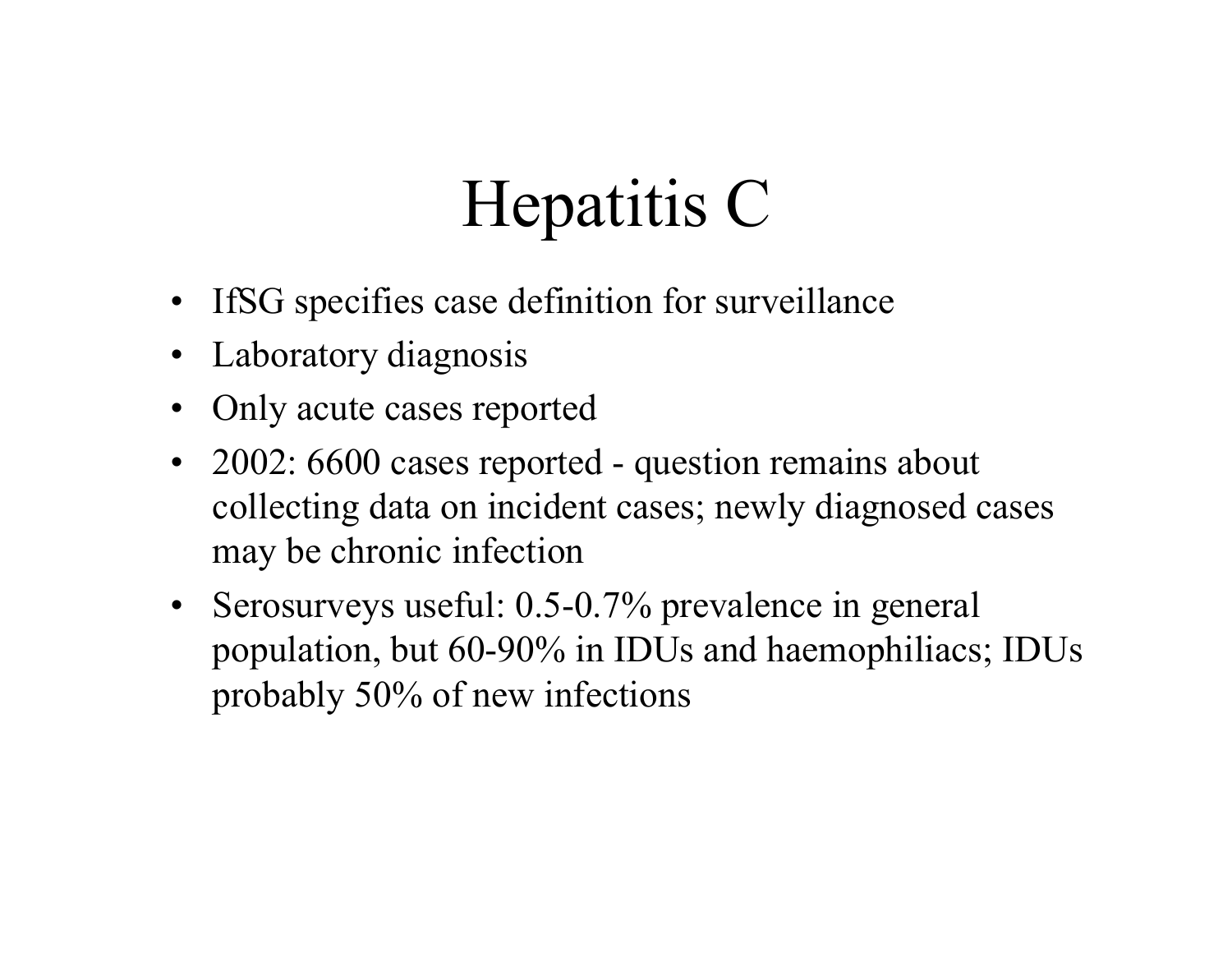# HCV-contaminated blood products

- Outbreak related to single strain of HCV and contaminated anti-Rhesus prophylaxis in 1978 followed up (1000 of 2500 women infected; limited age range)
- Small study of 106 exposed women lead to chronic infection (viraemia) in 45% and acute self-limited infection in 39%
- Symptomatic infection leads to lower rate of chronic infection
- Infections may be less severe than previously thought; changed liver histology
- Questions whether chronic infection is less an illness than a nuisance; younger age and milder outcome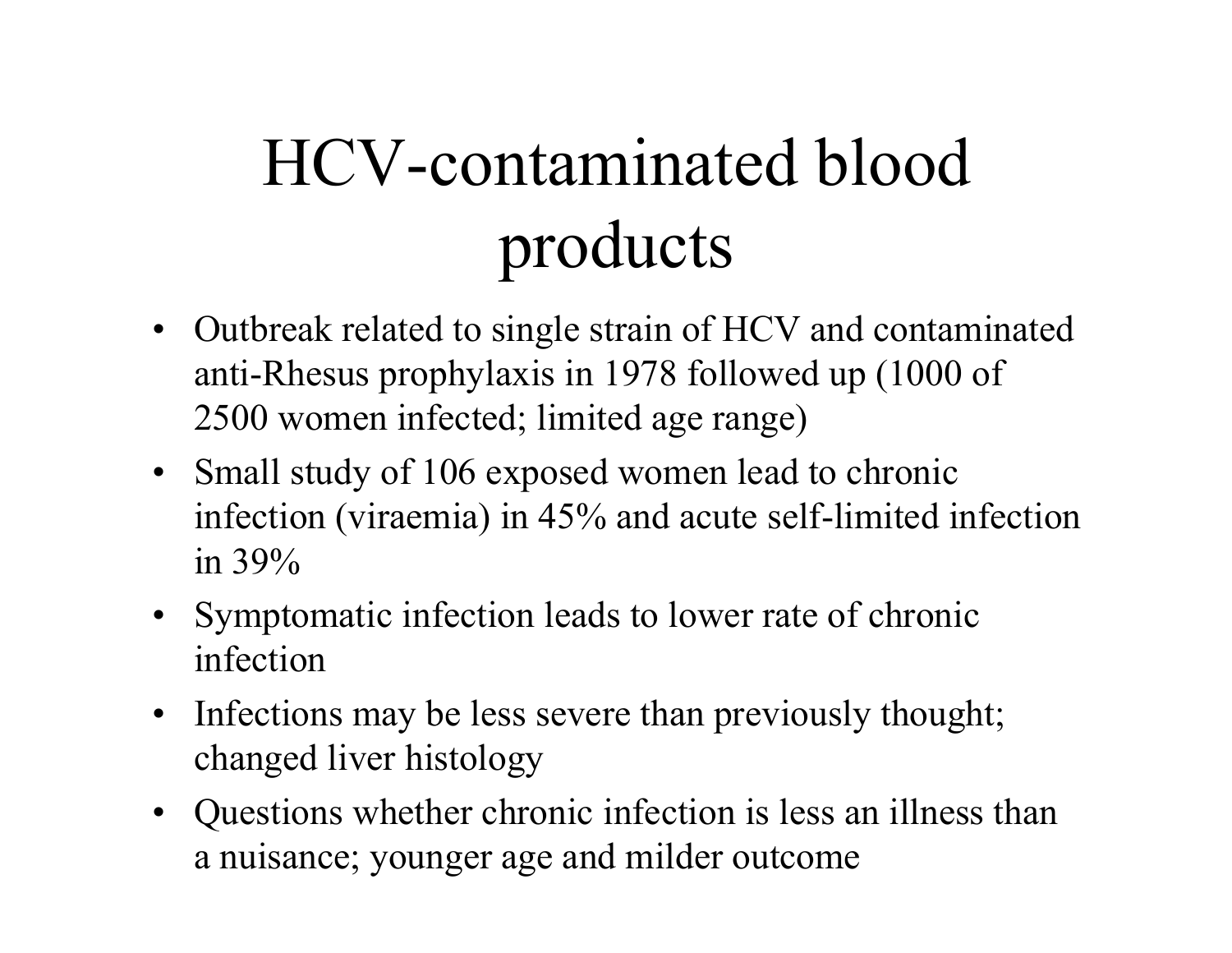#### Health care system

- $\bullet$  Bismarckian system unsustainable given demographic trends, unemployment, long-term care needs etc
- Federal system restructured with 5 new public health agencies
- Data on hospitals (45% of expenditure) compare well with performances and costs in USA
- Ambulatory and hospital care may be linked
- Vaccines, free, covered by sickness fund association, but not automatically linked with STIKO recommendation
- Politicians' fine words on prevention not translated into action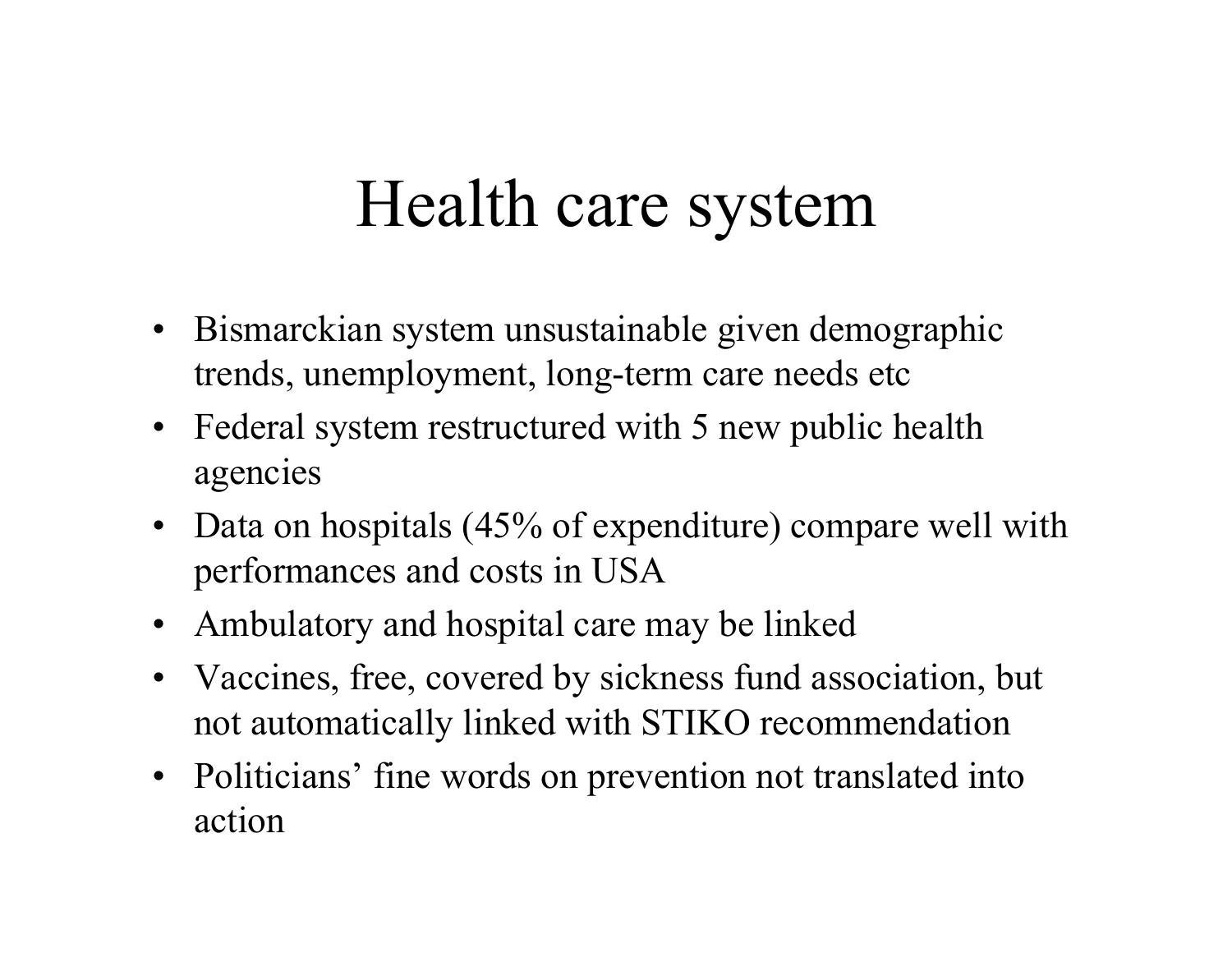- Controversy surrounds number and public health implications of transmission from HCV+ health care worker to patients
	- Expert Committees in Germany recommend restrictions on exposure-prone procedures - but no international (USA) consensus
	- contradiction between imposition of restrictions and successful implementation of universal precautions
- Guidelines (e.g. RKI's) on infection control need to be established, implemented and monitored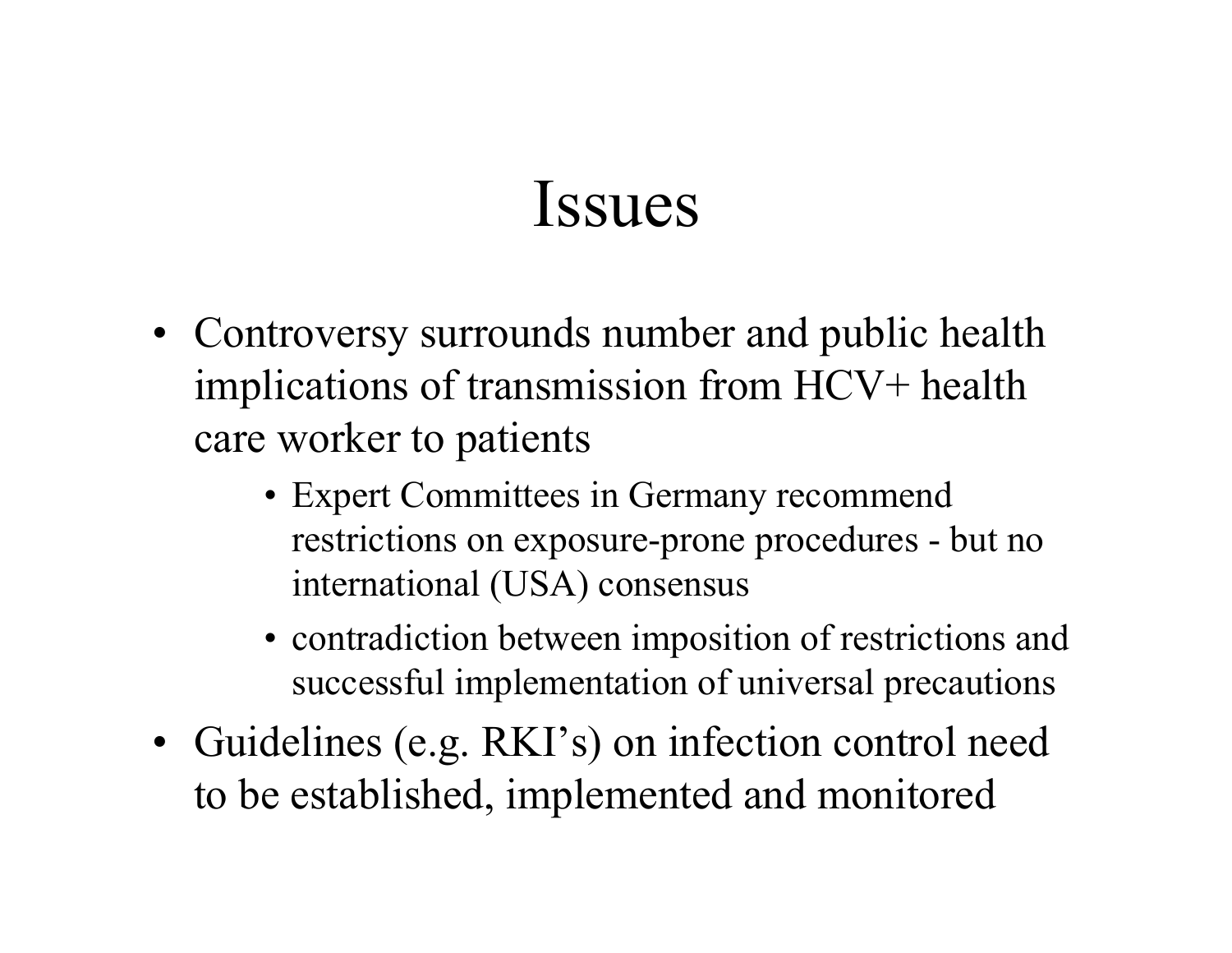- How well informed are key players (e.g. teachers, midwives, nurses and adolescents) about viral hepatitis?
	- –strengthen the evidence base
	- –piggy-back HIV/AIDS awareness?
- No specialty for adolescent medicine
- Prevention gap between 5 and 14 years; e.g. coverage of adolescents with HB vaccine
- School-entry: HB vaccination rates rising rapidly, but not so for HA vaccination - wide regional differences
- Variations in public health staffing between Länder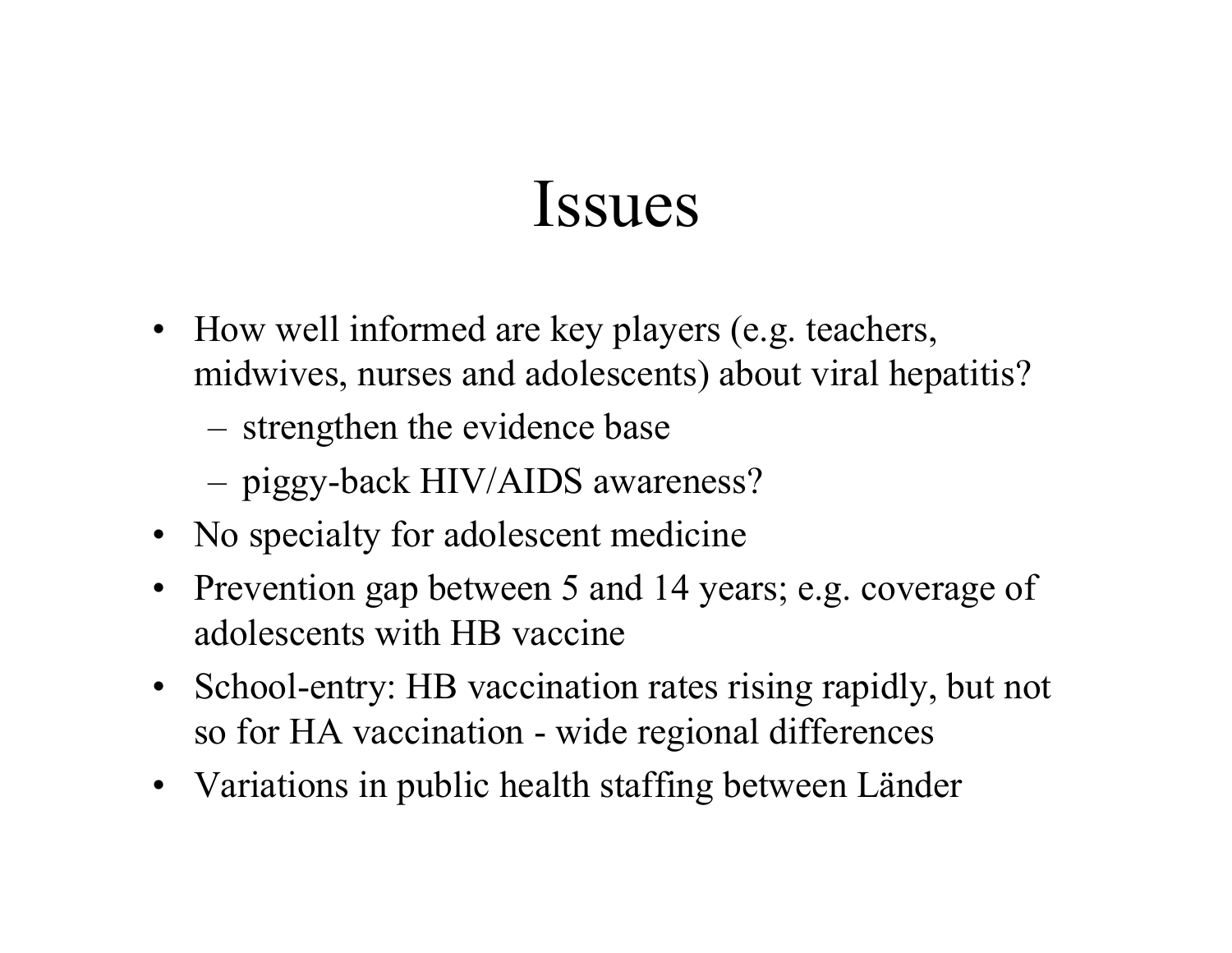- IfSG step forward; standardized case definitions a major advantage; reporting of reported risk factors is optional
- Surveillance data give accurate national maps, facilitating appropriate interventions
- Need for more field epidemiologists
- Hepatitis A: value of international collaboration in epidemiological investigations
- Hepatitis B
	- serosurveys provide valuable information
	- vaccine take up less in German population than by Turkish and Greek communities, and lower in East than West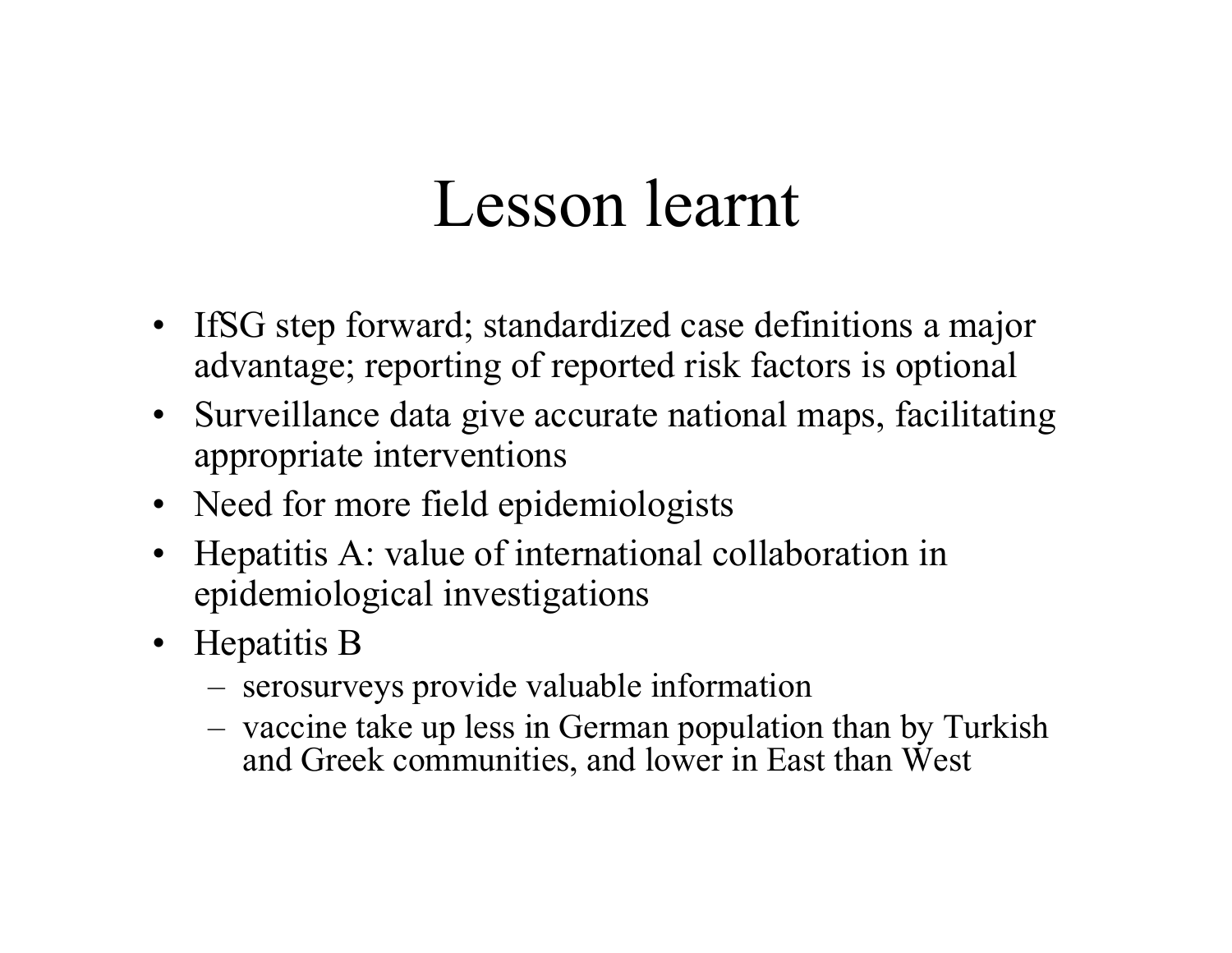- Good IEC materials exist, but poor policies
- Norway shown that hard-to-reach groups can be reached
- Sweden successfully used Internet to reach homosexual men with prevention messages
- Need for education of medical students about importance of hepatitis